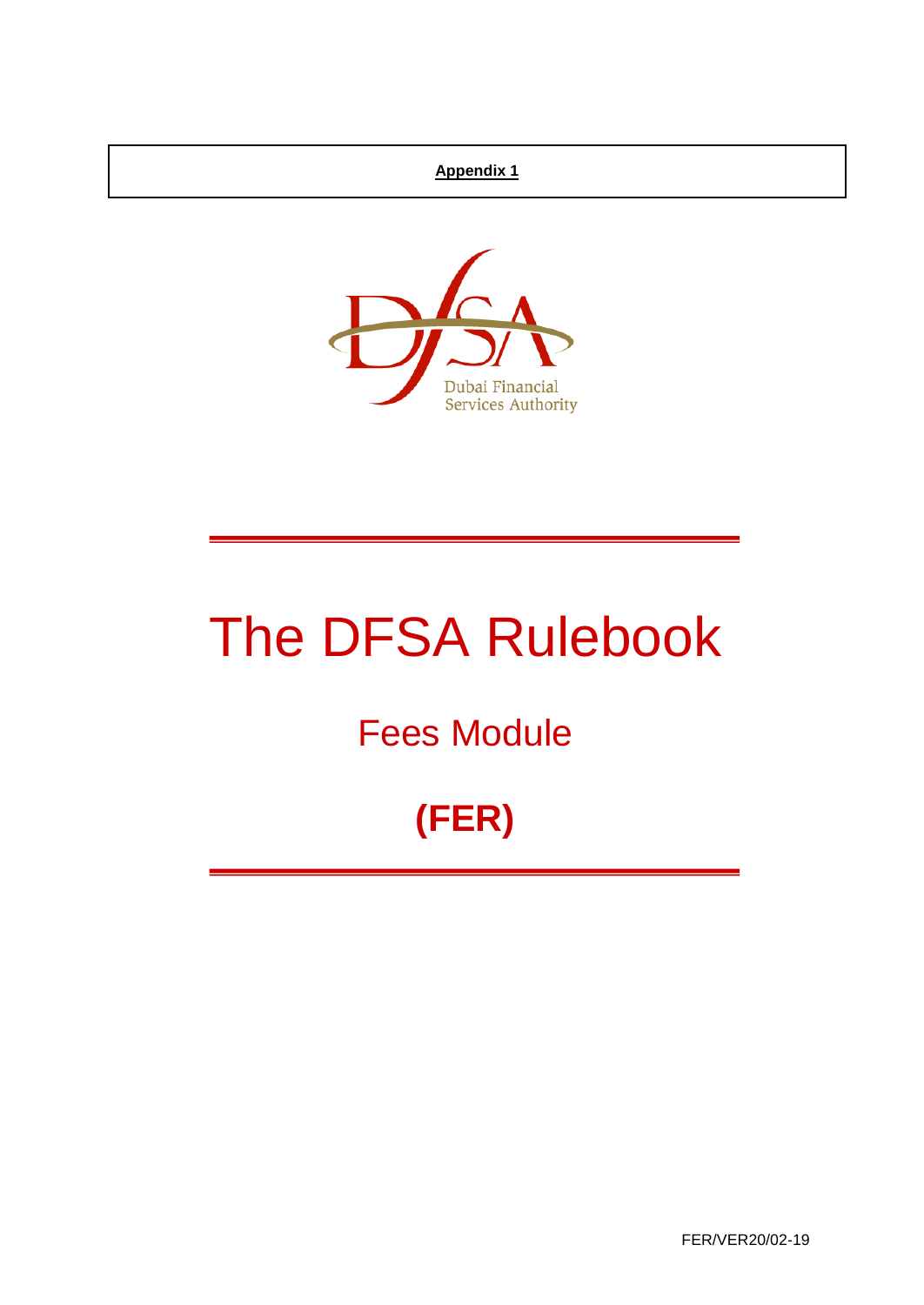

## **Contents**

The contents of this module are divided into the following chapters, sections and appendices:

| 1.            |                                                                              |  |
|---------------|------------------------------------------------------------------------------|--|
| 1.1           |                                                                              |  |
| 1.2           |                                                                              |  |
| 2.            |                                                                              |  |
| 2.1           |                                                                              |  |
| 2.2           |                                                                              |  |
| 2.3           | Application to register as a Registered Auditor or Audit Principal           |  |
| 2.4           |                                                                              |  |
| 2.5           |                                                                              |  |
| 2.6           | Application for Recognition as a Recognised Body or Recognised Member 8      |  |
| 2.7<br>2.8    | Applications relating to Authorised Individuals and Key Individuals9         |  |
| 2.9           | Application for admittance of Securities to the Official List of Securities9 |  |
| 2.10          |                                                                              |  |
| 2.11          |                                                                              |  |
|               |                                                                              |  |
| 3<br>3.1      |                                                                              |  |
| 3.2           |                                                                              |  |
| 3.3           |                                                                              |  |
| 3.4           |                                                                              |  |
| 3.5           |                                                                              |  |
| 3.6           |                                                                              |  |
| 3.7           | Designated Non-Financial Businesses and Professions (initial period) 16      |  |
| 3.8           | Designated Non-Financial Businesses and Professions (subsequent periods)16   |  |
| 3.9           |                                                                              |  |
| 3.10          |                                                                              |  |
| 3.10A<br>3.11 |                                                                              |  |
| 3.12          |                                                                              |  |
| 3.13          |                                                                              |  |
|               |                                                                              |  |
| 4<br>4.1      | Filing a Prospectus, Issue Note or other document for approval 20            |  |
| 4.2           |                                                                              |  |
| 4.3           | Seeking consent to commence a regulatory proceeding before the FMT21         |  |
|               |                                                                              |  |
| 5             |                                                                              |  |
| 5.1           |                                                                              |  |
| 6             |                                                                              |  |
| 7             |                                                                              |  |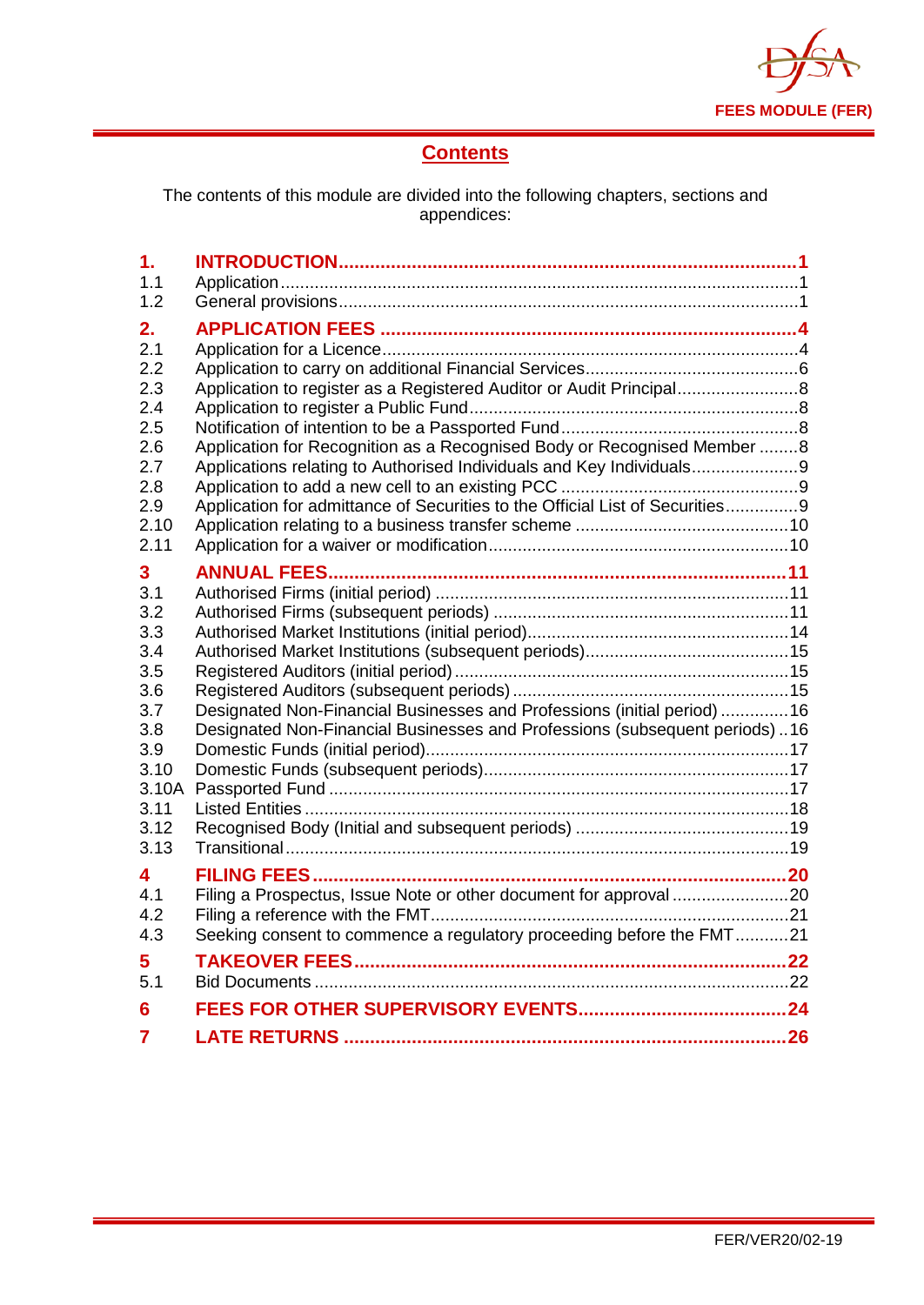

## <span id="page-2-0"></span>**1. INTRODUCTION**

## <span id="page-2-1"></span>**1.1 Application**

**1.1.1** This module applies to a Person to whom a provision in legislation administered by the DFSA applies.

## <span id="page-2-2"></span>**1.2 General provisions**

#### **Due date for payment of fees**

- **1.2.1** Where pursuant to chapter 2 or 4, a fee is payable for any application to the DFSA, the application will not be regarded as submitted until the fee and any supplementary fee has been paid in full.
- **1.2.2** In regard to fees payable pursuant to chapter 3:
	- (a) the initial annual fee must be paid in full to the DFSA within 21 days of the date on which the Licence, Recognition or registration is granted or notification made; and
	- (b) subsequent annual fees are payable in advance and must be paid in full to the DFSA:
		- (i) in the case of a Person other than a Registered Auditor, on or before 1 January of the calendar year to which the fee relates;
		- (ii) in the case of a Registered Auditor, on or before 1 March of the calendar year to which the fee relates; and
		- (iii) in the case of a Passported Fund, on or before the anniversary of the date of notification.

#### **Guidance**

In regard to the payment of subsequent annual fees, invoices will be issued at least 21 days before the specified date for payment.

- **1.2.3** In respect of a fee payable pursuant to chapter 5, payment must be made to the DFSA by the Bidder:
	- (a) at the time of filing of the Bid Document with the DFSA; and
	- (b) before the document is posted.

#### **Guidance**

If a fee under chapter 5 is not paid by the date on which it becomes due, the Person is in breach of a Rule and the DFSA is entitled to take action including, but not limited to, taking steps to suspend or cancel listing.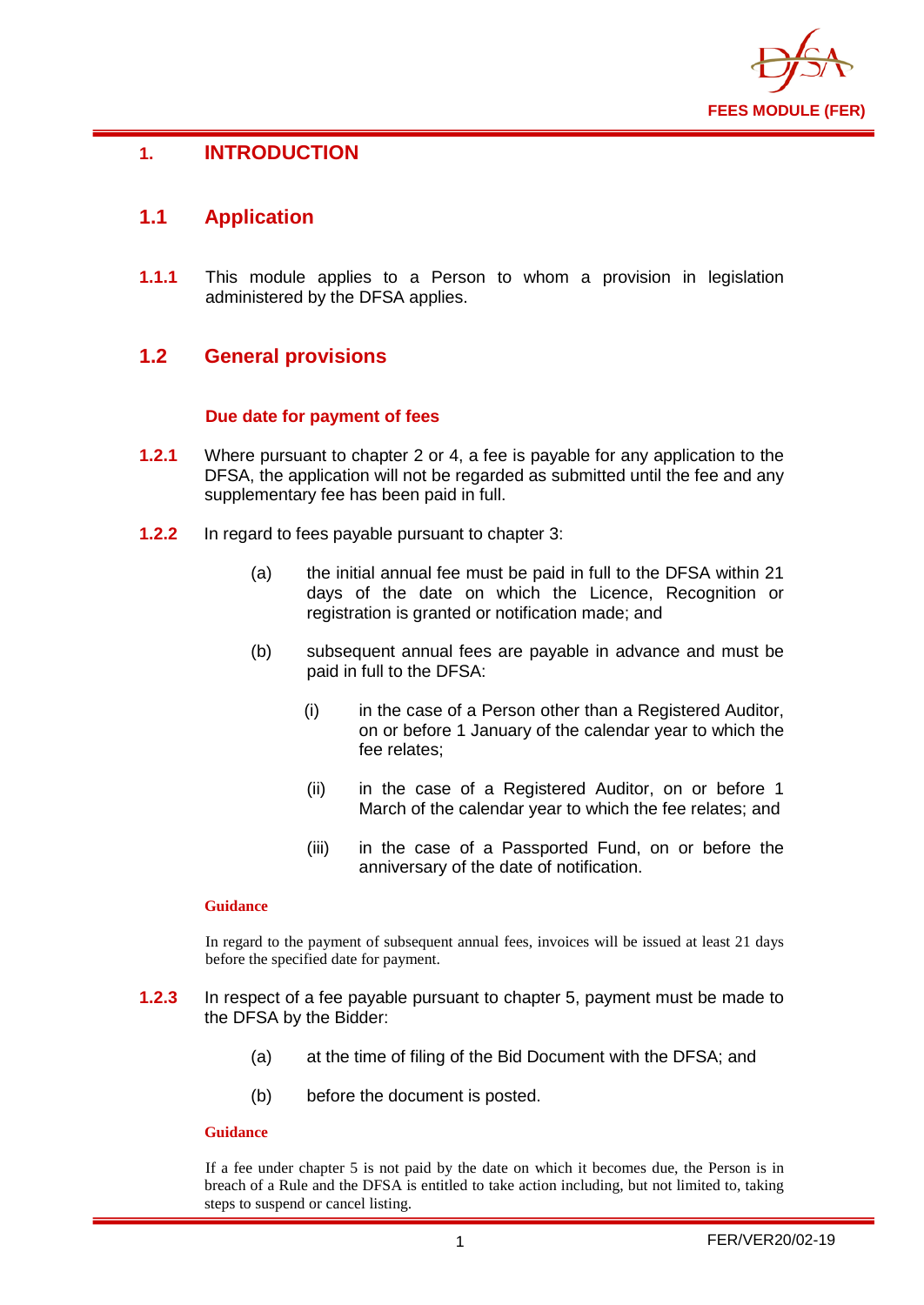

- **1.2.4** If a fee is payable under chapter 6 for an application, notification or request, the application, notification or request will not be regarded as submitted until the fee has been paid in full.
- **1.2.5** If a fee is payable under chapter 7, the fee must be paid in full within 21 days after the DFSA issues an invoice for that fee.

#### **Reduction, waiver or refund of fees**

**1.2.6** The DFSA may reduce, waive or refund all or part of any fee if it considers that, in the exceptional circumstances of a particular case, it would be equitable to do so.

#### **Supplementary fees**

- **1.2.7** (1) The DFSA may require a Person to pay to the DFSA a supplementary fee in circumstances where it expects to incur substantial additional costs in dealing with an application, notification or conducting ongoing supervision.
	- (2) The procedures in Schedule 3 to the Regulatory Law apply to a decision of the DFSA to require a Person to pay a supplementary fee.
	- (3) If the DFSA decides to require a Person to pay a supplementary fee, the Person may refer the matter to the FMT for review.
	- (4) If the DFSA requires a supplementary fee to be paid, it must issue an invoice to the Person concerned and the Person must pay the fee by the date specified in the invoice.

#### **Guidance**

- 1. The application and annual fees already include an element for specified complexity and other circumstances meriting an appropriate increase to the basic fee. However, if, in the DFSA's opinion, the reasonably estimated cost of dealing with a matter (based on the time likely to be spent on it) is likely to exceed the amount provided for in these Rules, the DFSA may impose a supplementary fee to cover the additional time it reasonably expects to spend on the matter. Such circumstances could include, for example:
	- (a) complex applications by reason of the applicant's start-up profile, origin, ownership structure or proposed business model;
	- (b) cases where it may be necessary to conduct intense supervisory scrutiny of an entity from a risk perspective;
	- (c) novel proposals and applications that cover untested ground or untested areas of the regulatory regime;
	- (d) if a transaction or event involving a Listed Entity, such as an acquisition, disposal, takeover, merger or significant corporate event, is likely to cause the DFSA to incur substantial additional costs; or
	- (e) if the DFSA is likely to spend significant time on an issue affecting a Recognised Person, such as if the DFSA has to liaise with its home supervisor or carry out additional supervisory scrutiny of the Person.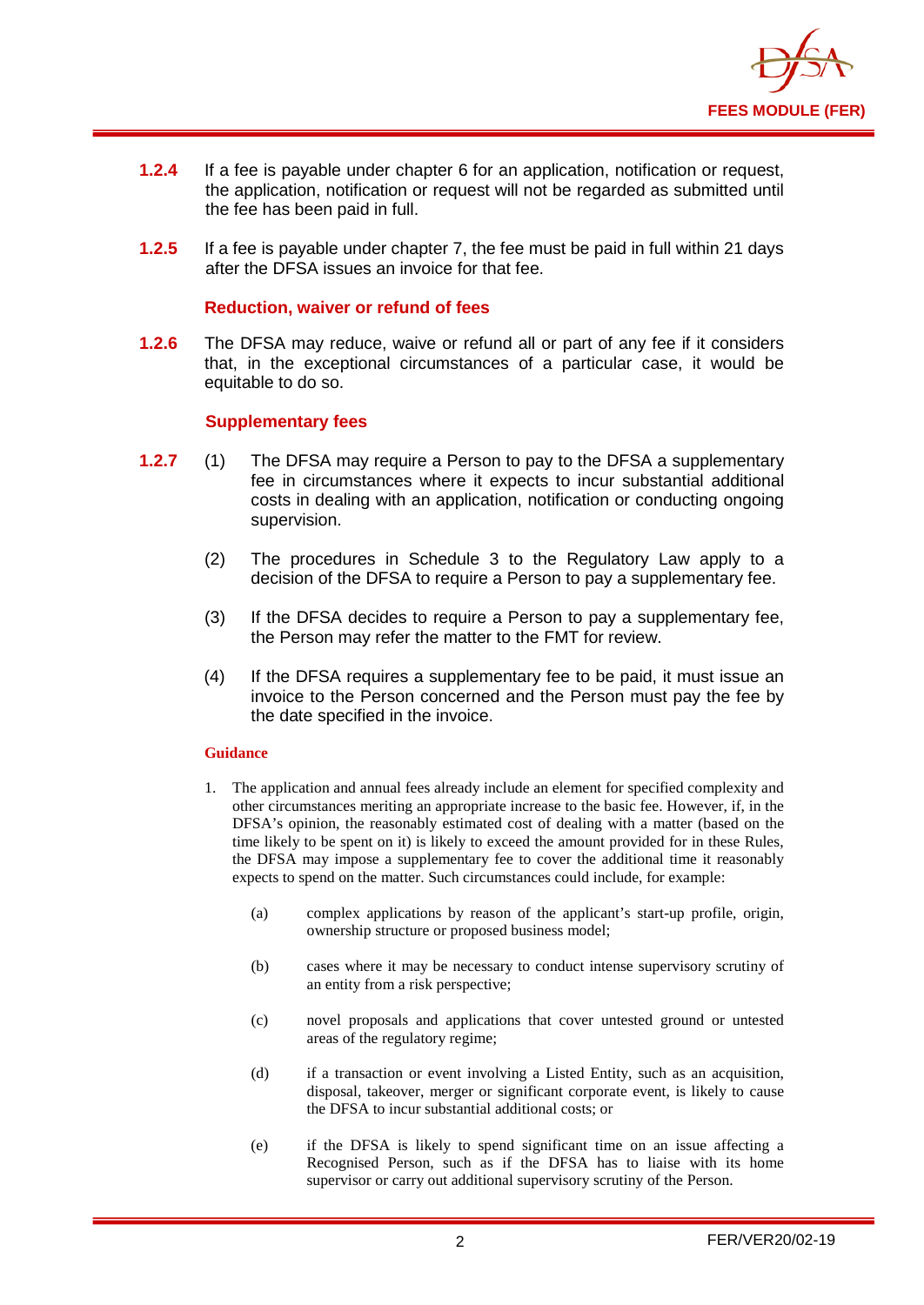

2. The purpose of the supplementary fee is to enable the DFSA to cover its costs for resources used in exceptional circumstances to deal with particular cases. The supplementary fee is not intended to be a general revenue raising tool, nor is it the DFSA's intention to use it as a means to make profits in relation to particular cases.

#### **Method of payment**

- **1.2.8** A fee payable under FER must be paid:
	- (a) in United States Dollars; and
	- (b) by a bank transfer made to the DFSA's bank account.

#### **Late payment fee**

- **1.2.9** (1) If a fee referred to in Rule 1.2.2, 1.2.5 or 1.2.7 is not paid in full by the due date, the non-payment incurs a late payment fee of:
	- (a) \$1,000 or an amount equal to 3% of the fee due (whichever is the greater); plus
	- (b) the fee due shall be increased by 1% for each calendar month, or part of a calendar month, that it remains outstanding after the due date.
	- (2) Nothing in this Rule limits the right of the DFSA to take any other action.

#### **Guidance**

If a Person does not pay a fee by the due date, the Person is in breach of a Rule and the DFSA is entitled to take action including, but not limited to, taking steps to withdraw the Person's authorisation, registration or recognition.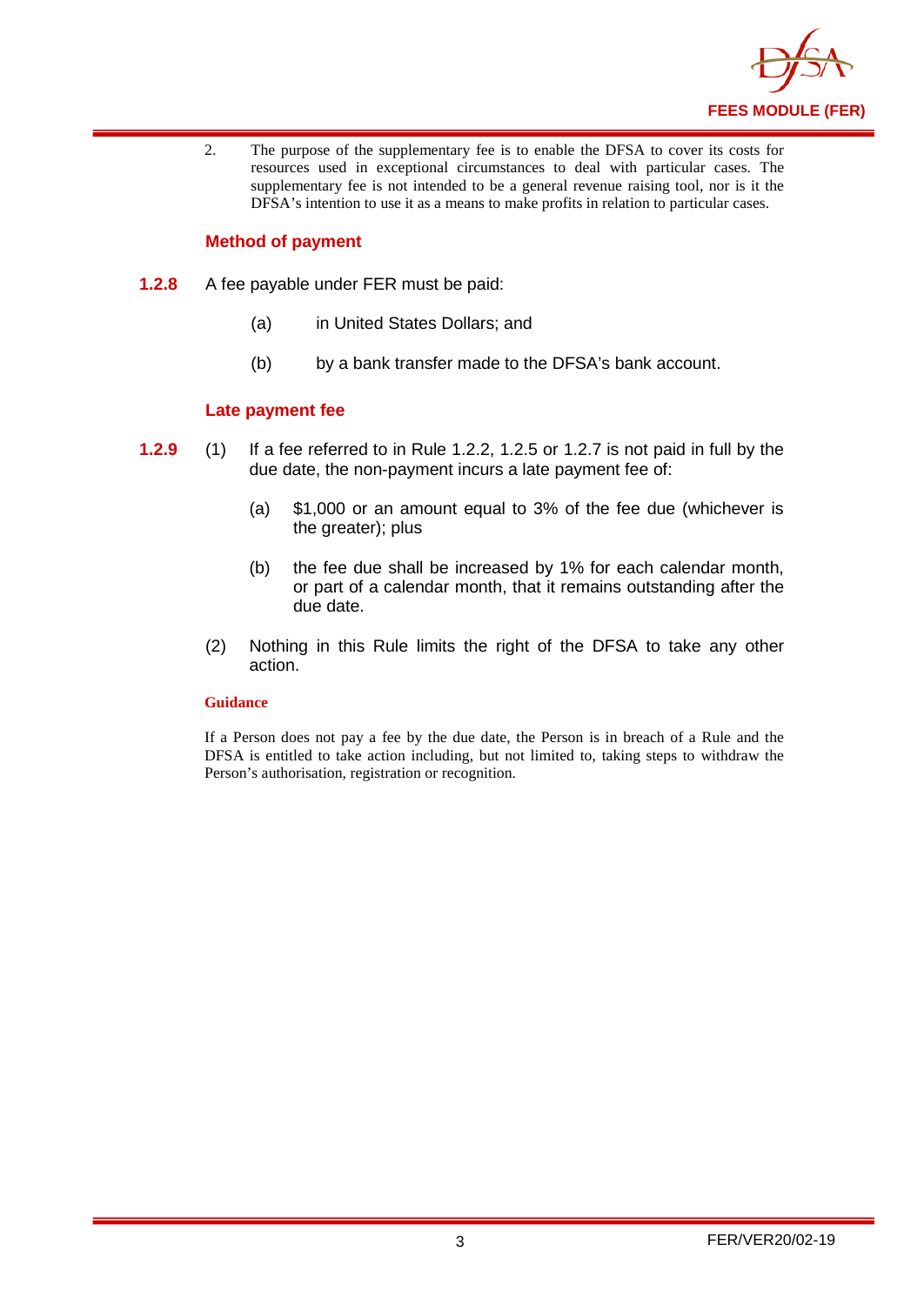

## <span id="page-5-0"></span>**2. APPLICATION FEES**

## <span id="page-5-1"></span>**2.1 Application for a Licence**

- **2.1.1** (1) An applicant applying for a Licence authorising it to carry on one or more Financial Services specified in the left hand column of the table in (2) must pay to the DFSA:
	- (a) the highest of the corresponding fees in the right hand column of that table; plus
	- (b) the fee in (3) if any of the specified factors apply.
	- (2) This is the table referred to in (1):

| Accepting Deposits or Providing Credit.                                                                                                                               | \$70,000 |
|-----------------------------------------------------------------------------------------------------------------------------------------------------------------------|----------|
| Dealing in Investments as Principal (except as a<br>matched principal).                                                                                               | \$40,000 |
| Effecting Contracts of Insurance or Carrying Out<br>Contracts of Insurance (except as a Captive<br>Insurer, as a PCC, or as an ISPV).                                 | \$40,000 |
| Managing a Collective Investment Fund if any<br>Fund to be managed is not a Qualified Investor<br>Fund or an Investment Company managed by its<br>Corporate Director. | \$10,000 |
| Managing a Collective Investment Fund if the<br>Funds to be managed will only be Qualified<br><b>Investor Funds.</b>                                                  | \$5,000  |
| Managing a Collective Investment Fund if it is an<br>Investment Company managed by its Corporate<br>Director.                                                         | \$5,000  |
| Dealing in Investments as a matched principal.                                                                                                                        | \$25,000 |
| Dealing in Investments as Agent.                                                                                                                                      | \$25,000 |
| Managing Assets.                                                                                                                                                      | \$25,000 |
| Providing Custody.                                                                                                                                                    | \$25,000 |
| Managing a Profit Sharing Investment Account.                                                                                                                         | \$25,000 |
| Providing Trust Services (if it acts as trustee of<br>one or more express trusts).                                                                                    | \$25,000 |
| Acting as the Trustee of a Fund.                                                                                                                                      | \$25,000 |
| Arranging Deals in Investments.                                                                                                                                       | \$15,000 |
| Advising on Financial Products.                                                                                                                                       | \$15,000 |
| Arranging Custody.                                                                                                                                                    | \$15,000 |
| Arranging Credit and Advising on Credit.                                                                                                                              | \$15,000 |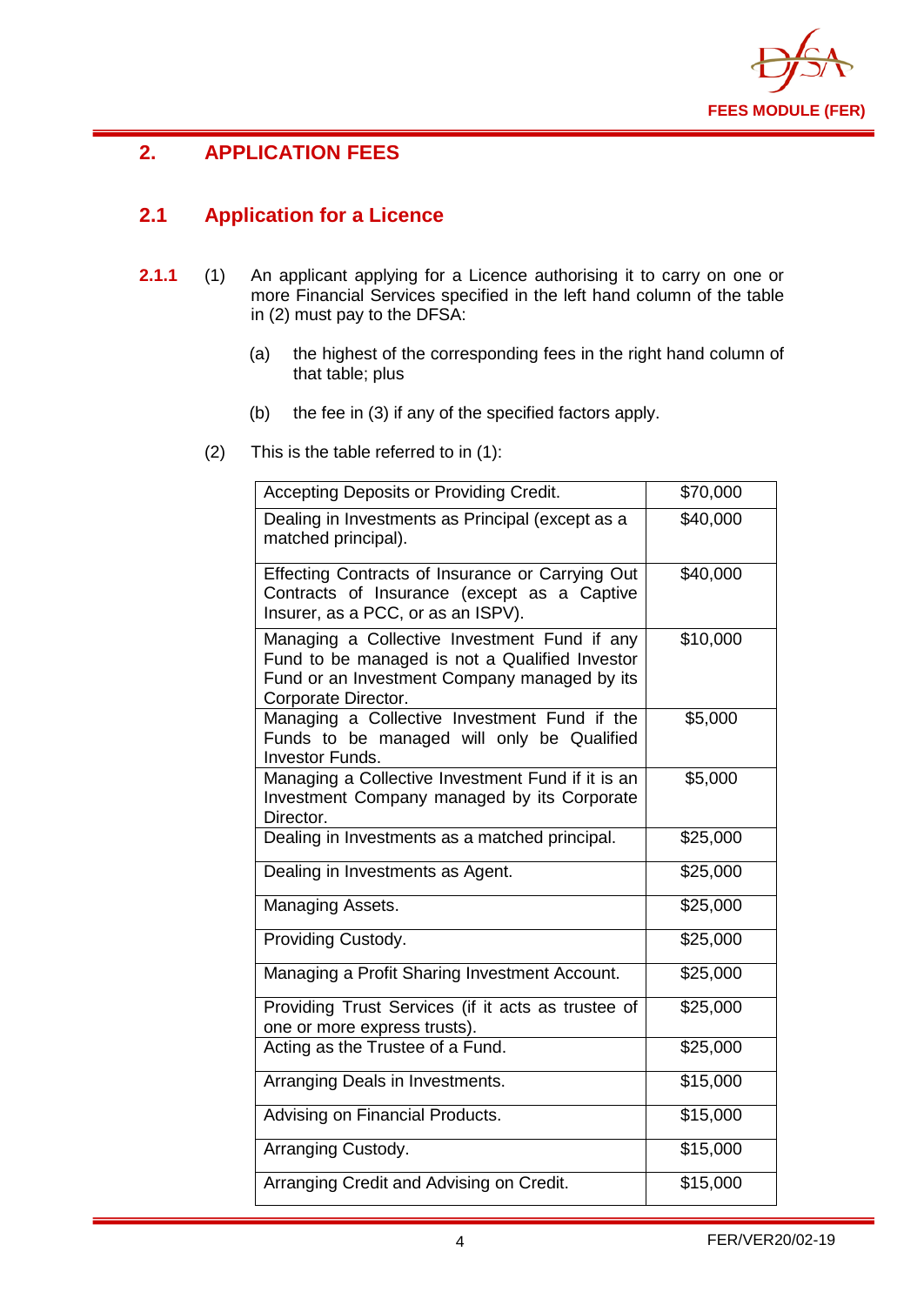

| Insurance Intermediation.                                                                                         | \$15,000 |
|-------------------------------------------------------------------------------------------------------------------|----------|
| Insurance Management.                                                                                             | \$15,000 |
| Providing Trust Services (if it does not act as<br>trustee of any express trust).                                 | \$15,000 |
| Operating a Credit Rating Agency.                                                                                 | \$10,000 |
| Effecting Contracts of Insurance or Carrying Out<br>Contracts of Insurance as a Captive Insurer or as<br>an ISPV. | \$5,500  |
| Effecting Contracts of Insurance or Carrying Out<br>Contracts of Insurance as a PCC:                              |          |
| (a)<br>for the core; and                                                                                          | \$8,000  |
| (b)<br>for each cell                                                                                              | \$1,000  |
| Providing Fund Administration.                                                                                    | \$15,000 |
| Operating a Crowdfunding Platform.                                                                                | \$5,000  |

- (3) An additional amount equal to 100% of the fee specified under (2) is payable if any one or more of the following factors apply:
	- (a) the applicant has a corporate structure with:
		- (i) multiple levels (including the applicant's level); or
		- (ii) Group members incorporated in two or more jurisdictions (excluding the DIFC);
	- (b) the applicant has, or proposes to establish, a Holding Company in the DIFC;
	- (c) the applicant is from a jurisdiction, or intends to carry on business from the DIFC in a jurisdiction, where there is no bilateral memorandum of understanding between the DFSA and the relevant Financial Services Regulator in that jurisdiction;
	- (d) the DFSA will act as the consolidated prudential supervisor of the applicant's Financial Group; or
	- (e) the DFSA will act as the lead supervisor of part of the applicant's Group.
- **2.1.2** (1) An applicant applying for a Licence authorising it to carry on one or more of the Financial Services of Operating an Exchange and Operating a Clearing House must pay to the DFSA:
	- (a) for Operating an Exchange, an application fee of \$150,000;
	- (b) for Operating a Clearing House, an application fee of \$150,000; and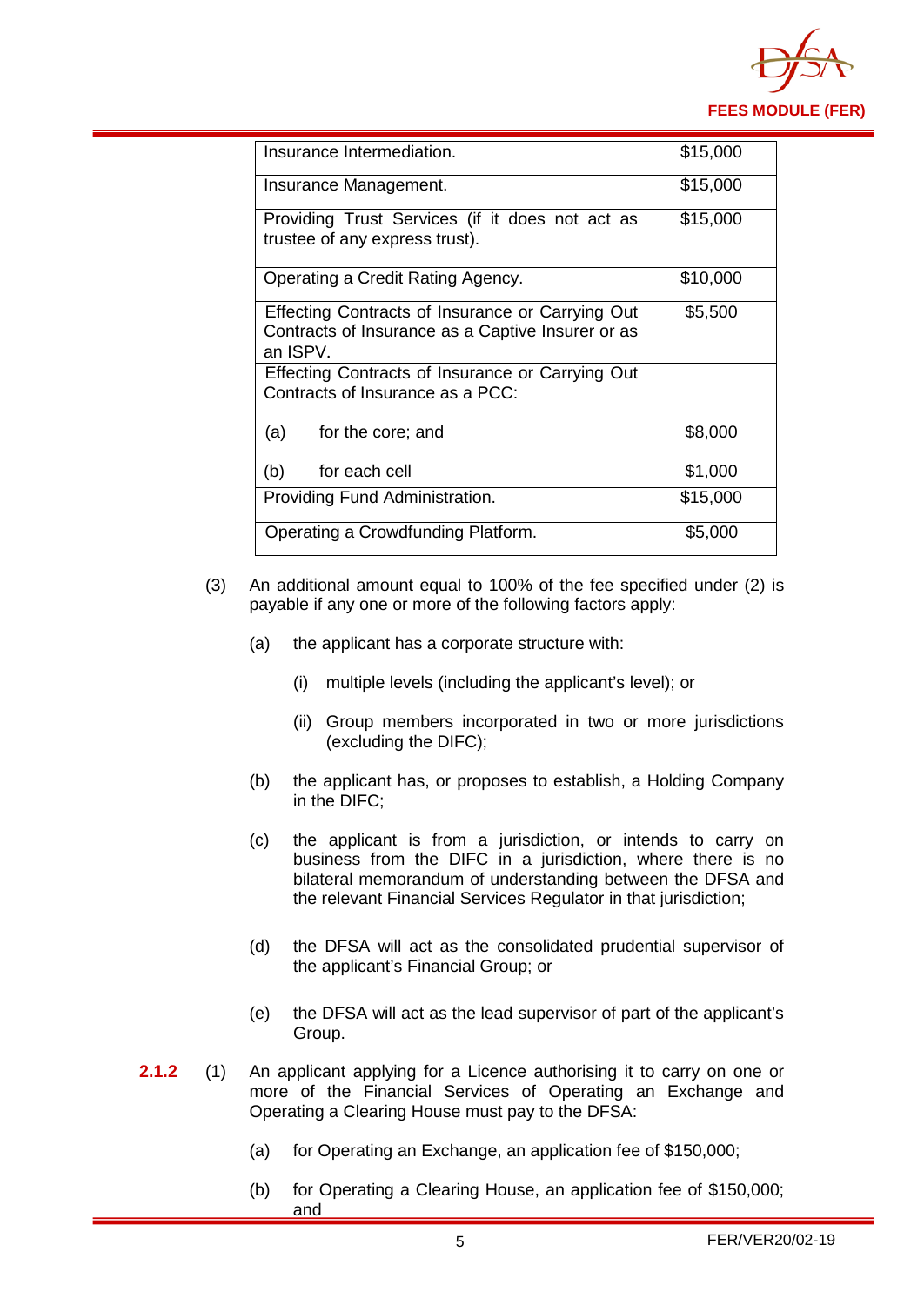

- (c) for Operating an Exchange and Operating a Clearing House, an application fee of \$300,000.
- (2) An applicant referred to in (1) applying for an endorsement to carry on the Financial Service of Operating an Alternative Trading System must pay to the DFSA an additional application fee of \$65,000.
- **2.1.3** An applicant under Rule 2.1.2(a) or (c) seeking an endorsement to its Licence authorising it to maintain an Official List of Securities must pay to the DFSA an additional application fee of \$150,000.
- **2.1.4** An applicant applying for a Licence authorising it to carry on the Financial Service of Operating a Representative Office must pay to the DFSA an application fee of \$4,000.
- **2.1.5** An applicant for a Licence applying for an authorisation, or for an endorsement, to carry on the Financial Service of Operating an Alternative Trading System must pay to the DFSA an additional application fee of \$65,000.
- **2.1.6** An applicant for a Licence must pay to the DFSA the following additional fee for an application for the following endorsements:
	- (a) to act as a Trade Repository, \$15,000;
	- (b) to carry on a Financial Service with or for a Retail Client, \$20,000.

#### **Guidance**

Apart from the application fees specified for particular endorsements in Rules 2.1.2, 2.1.3, 2.1.5 and 2.1.6, fees are not payable for applications for other endorsements if made at the same time as an initial application for a Licence. However, if an application for an endorsement is made after a Licence has been granted, a fee will be payable – see for example Rule 2.2.5.

## <span id="page-7-0"></span>**2.2 Application to carry on additional Financial Services**

#### **Guidance**

Section 2.2 applies to a Person that is already licensed (i.e. an Authorised Firm or Authorised Market Institution), that applies for a further authorisation or endorsement.

- **2.2.1** An Authorised Firm applying for authorisation to carry on additional Financial Services must pay to the DFSA an application fee equal to the difference between:
	- (a) the basic fee which would be payable under Rule 2.1.1 (1) if it were an applicant for a Licence in terms currently being sought; and
	- (b) the basic fee which would be payable under Rule 2.1.1 (1) if it were an applicant for a Licence in terms of that currently held.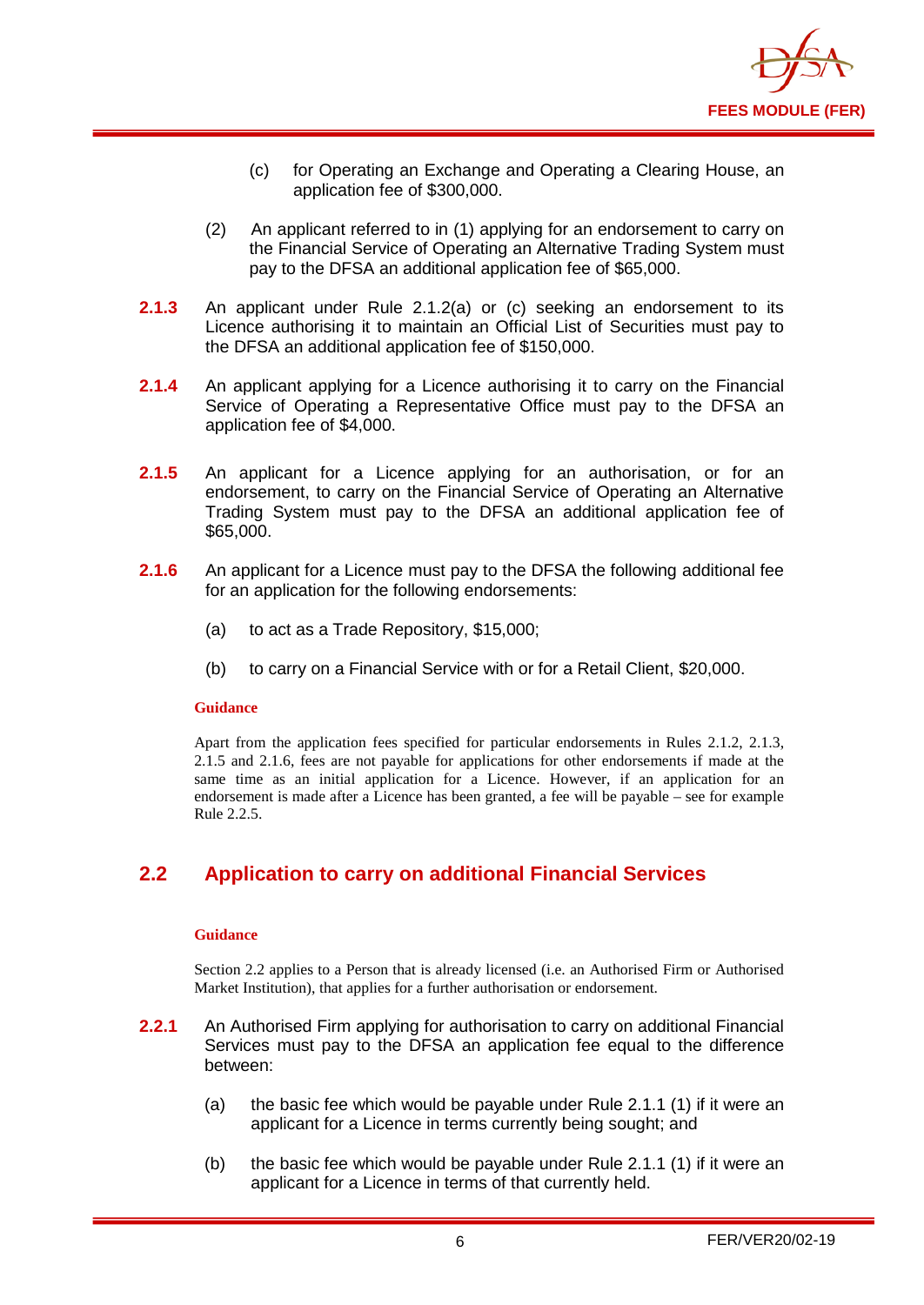

- **2.2.2** An Authorised Market Institution applying for authorisation to carry on an additional Financial Service must pay to the DFSA:
	- (a) an application fee of \$150,000 for the Financial Service of Operating a Clearing House; or
	- (b) an application fee of \$150,000 for the Financial Service of Operating an Exchange.
- **2.2.3** An Authorised Market Institution applying for an endorsement on its Licence authorising it to maintain an Official List of Securities must pay to the DFSA an additional application fee of \$150,000.
- **2.2.4** An Authorised Firm applying for an authorisation, or an Authorised Market Institution applying for an endorsement, to carry on the additional Financial Service of Operating an Alternative Trading System must pay to the DFSA an additional application fee of \$65,000.
- **2.2.5** An Authorised Person must pay to the DFSA the following fee for an application for the following endorsements:
	- (a) to act as a Trade Repository, \$15,000;
	- (b) to carry on a Financial Service with or for a Retail Client, \$20,000;
	- (c) to conduct Islamic Financial Business, \$5,000;
	- (d) to hold or control Client Assets, \$5,000;
	- (e) to hold Insurance Monies, \$5,000;
	- (f) to conduct Insurance Intermediation activities in respect of contracts of Long-Term Insurance, \$5,000.

#### **Guidance**

Only paragraphs (a) and (c) of Rule 2.2.5 are relevant to Authorised Market Institutions.

- **2.2.6** (1) If an Authorised Firm applies to the DFSA to change the scope of its Licence, and no fee is otherwise payable under this section for the application, the Authorised Firm must pay to the DFSA an application fee of \$10,000 for the application.
	- (2) Paragraph (1) does not apply to an application that is only to remove an authorisation, endorsement, activity or financial product from a Licence.

#### **Guidance**

The reference to a change to the "scope" of a Licence covers any change to an authorisation, endorsement, activity, financial product, restriction or condition on the Licence (for which an application fee is not otherwise payable under this section). For example, an application to amend or remove a restriction on the Licence or to enable a firm to deal in Debentures instead of Shares or to add a product to the list of Investments that the firm may advise on.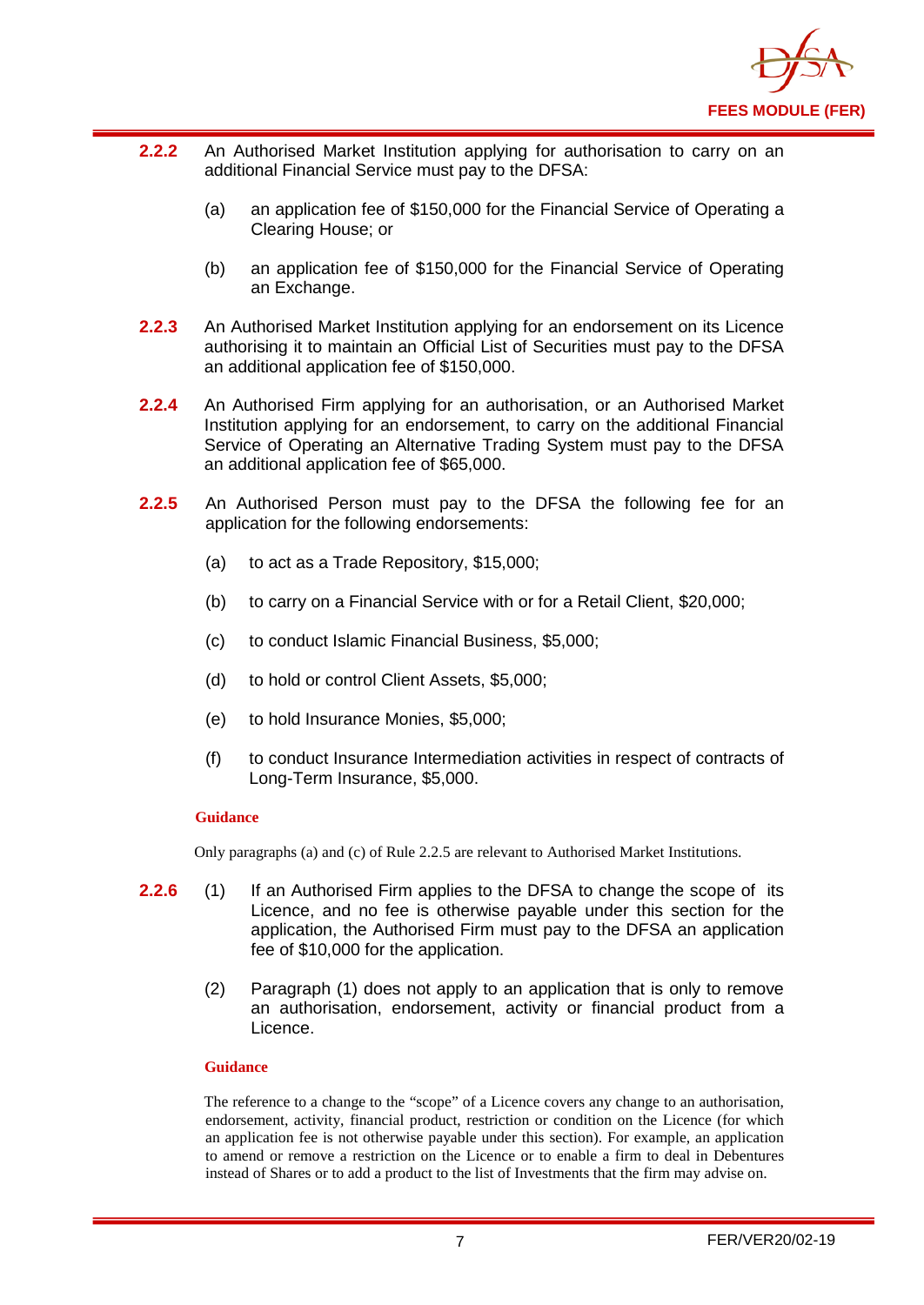

#### <span id="page-9-0"></span>**2.3 Application to register as a Registered Auditor or Audit Principal**

- **2.3.1** An applicant for registration as a Registered Auditor must pay to the DFSA an application fee of \$7,000.
- **2.3.2** (1) An applicant for registration as an Audit Principal must pay to the DFSA an application fee of \$500.
	- (2) The fee in (1) does not apply to an application that is made in conjunction with an application for registration as a Registered Auditor.

## <span id="page-9-1"></span>**2.4 Application to register a Public Fund**

**2.4.1** The Fund Manager or the Person proposing to be the Fund Manager of a Domestic Fund which is a Public Fund, who is applying to register the Fund, must pay to the DFSA an application fee of \$1,000.

## <span id="page-9-2"></span>**2.5 Notification of intention to be a Passported Fund**

- **2.5.1** (1) A Fund Manager of a Domestic Fund notifying the DFSA of its intention to be a Passported Fund, must pay to the DFSA a notification fee of \$9,500.
	- (2) For the purposes of calculating the fee under (1), if the Fund is an umbrella fund, including, without limitation, a segregated portfolio company or cell company, a fee must be paid for each sub-fund, segregated portfolio or cell, as the case may be, instead of for the umbrella fund, segregated portfolio company or cell company.

#### **Guidance**

The fee in Rule 2.5.1 is payable only where the DFSA is the Home Regulator of the relevant Domestic Fund that intends to use the passporting procedures (see FPR section 7).

#### <span id="page-9-3"></span>**2.6 Application for Recognition as a Recognised Body or Recognised Member**

- **2.6.1** An applicant for Recognition as a Recognised Body must pay to the DFSA an application fee of \$15,000.
- **2.6.2** An applicant for Recognition as a Recognised Member must pay to the DFSA an application fee of \$1,000.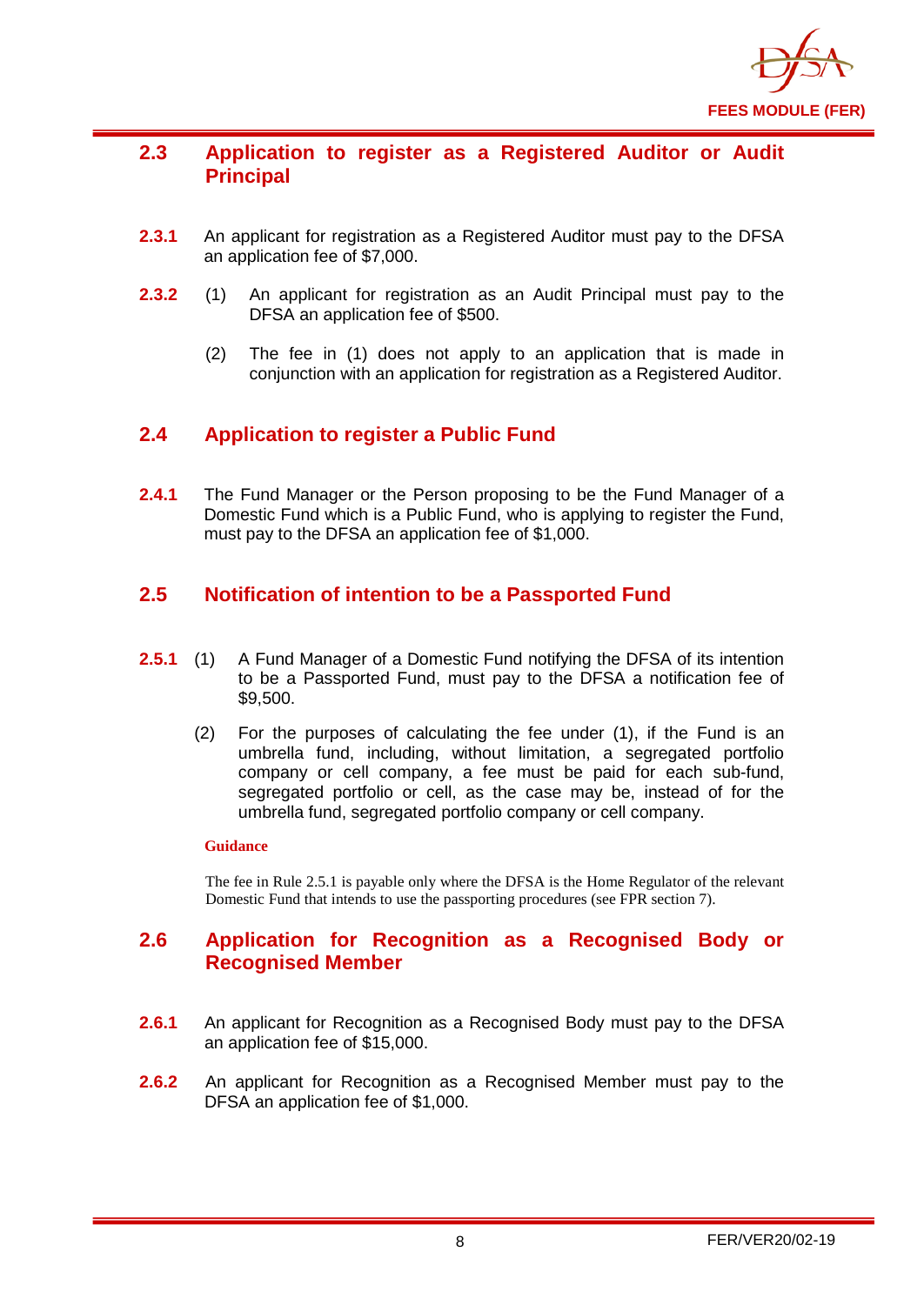

## <span id="page-10-0"></span>**2.7 Applications relating to Authorised Individuals and Key Individuals**

- **2.7.1** An Authorised Firm applying to the DFSA:
	- (a) for Authorised Individual status for an individual;
	- (b) to amend an Authorised Individual's authorisation to include a new Licensed Function; or
	- (c) to substitute one Authorised Individual for another performing a particular Licensed Function in the Authorised Firm,

must pay to the DFSA an application fee of \$500 for each Authorised Individual for whom it is seeking authorisation; to amend the scope of his authorisation; or to substitute as an Authorised Individual (as the case may be).

- **2.7.2** An Authorised Market Institution applying to the DFSA:
	- (a) for Key Individual status for an individual;
	- (b) to amend a Key Individual's authorisation to include a new Licensed Function; or
	- (c) to substitute one Key Individual for another performing a particular Licensed Function in the Authorised Market Institution,

must pay to the DFSA an application fee of \$500 for each Key Individual for whom it is seeking authorisation; to amend the scope of his authorisation; or to substitute as a Key Individual (as the case may be).

#### **Guidance**

Rules 2.7.1 and 2.7.2 apply if a Person is already licensed by the DFSA and applies to add or change an Authorised Individual or Key Individual. A fee is not payable for an application for Authorised Individual or Key Individual status if the application is made at the same time as an initial application for a Licence.

## <span id="page-10-1"></span>**2.8 Application to add a new cell to an existing PCC**

**2.8.1** A Licenced PCC applying to add one or more new cells must pay to the DFSA \$1,000 in respect of each cell to be added.

## <span id="page-10-2"></span>**2.9 Application for admittance of Securities to the Official List of Securities**

**2.9.1** An applicant for admission of Securities to the Official List of Securities must pay to the DFSA an application fee of \$2,500.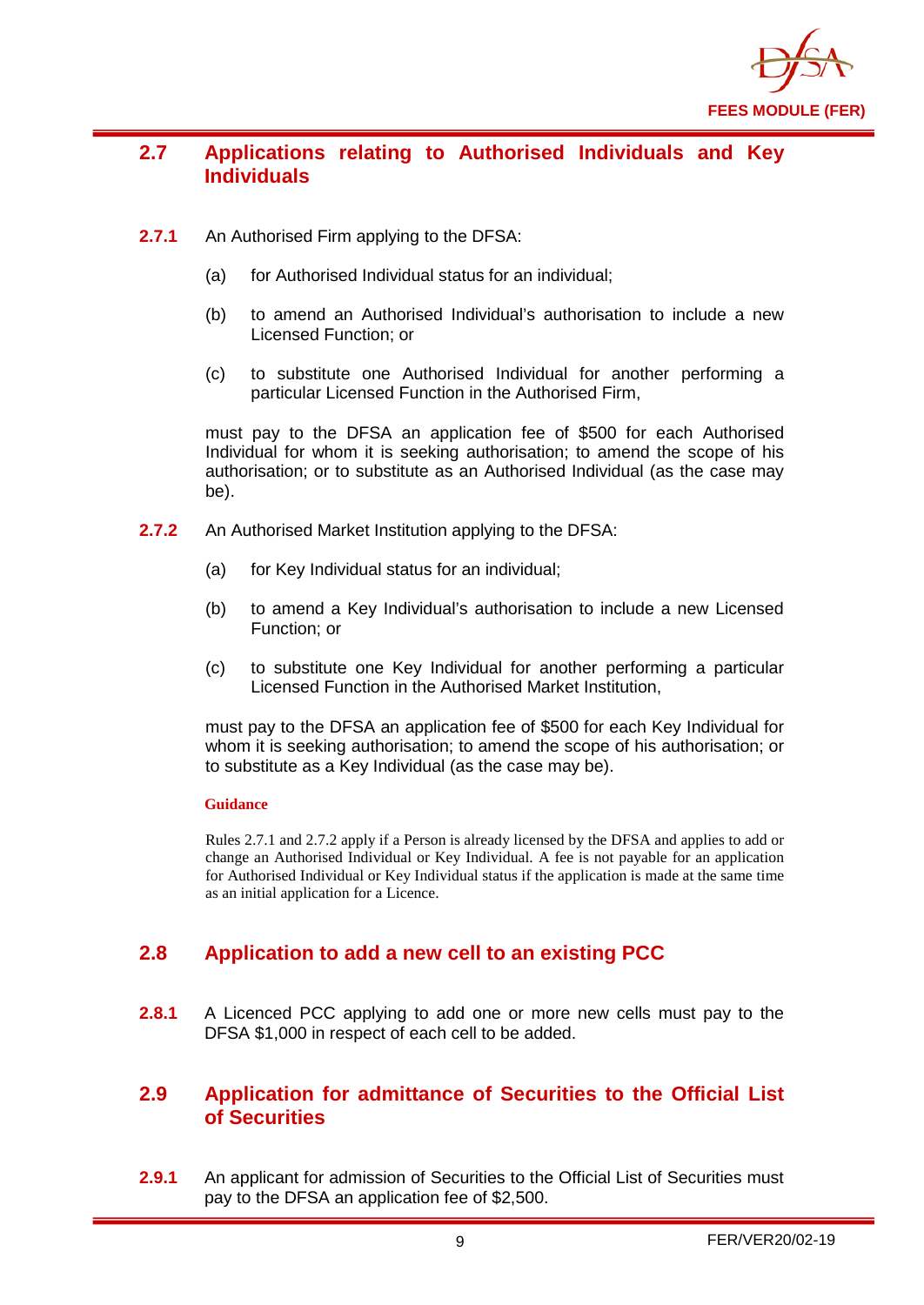

#### **Guidance**

An applicant for admission of Securities to the Official List of Securities under Rule 2.9.1 may include an applicant who is an Exempt Offeror (as defined in Article 13(2) of the Markets Law).

## <span id="page-11-0"></span>**2.10 Application relating to a business transfer scheme**

**2.10.1** An Authorised Firm applying under GEN Rule 12.1.5 for DFSA consent to a transfer scheme must pay to the DFSA an application fee of \$5,000.

#### <span id="page-11-1"></span>**2.11 Application for a waiver or modification**

- **2.11.1** (1) An applicant for a waiver or modification of any Rule in the Rulebook or any Article of the Markets Law must pay to the DFSA an application fee of \$5,000 if, in the DFSA's opinion, the application involves an issue that is novel or complex or will for any other reason require the DFSA to spend a significant amount of time on the application.
	- (2) The fee in (1) does not apply if the application for a waiver or modification is made in conjunction with an application for a Licence.

#### **Guidance**

The DFSA will in some cases determine that a waiver or modification should be standardised, that is, made available to any applicant meeting certain criteria. No fee will be required for an application for a standard waiver or modification. In other cases, the DFSA will assess on a case-by-case basis whether the criteria for a fee set out in Rule 2.11.1 apply.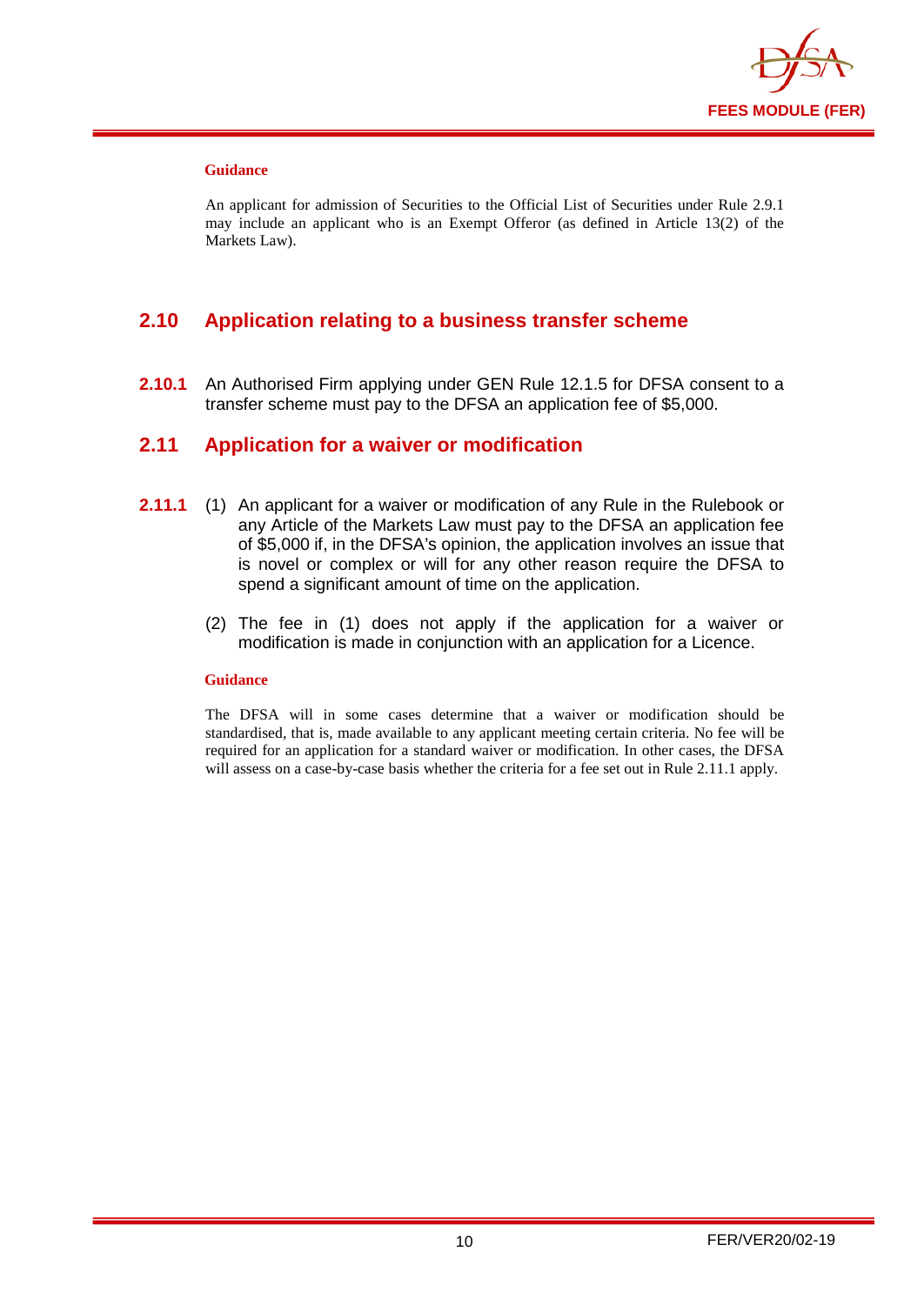

## <span id="page-12-0"></span>**3 ANNUAL FEES**

## <span id="page-12-1"></span>**3.1 Authorised Firms (initial period)**

- **3.1.1** (1) An Authorised Firm must pay to the DFSA the initial annual fee specified in (2) for the initial period of regulation between the date of the grant of its Licence and the end of the year.
	- (2) The initial annual fee is the fee which was payable at the time of its application for the Licence, multiplied by the number of whole calendar months between the date of the grant of the Licence and the end of the year divided by 12.

## <span id="page-12-2"></span>**3.2 Authorised Firms (subsequent periods)**

- **3.2.1** (1) An Authorised Firm must pay to the DFSA an annual fee for any period of regulation after the initial period described in Rule 3.1.1.
	- (2) The annual fee is:
		- (a) the highest of the fees specified in the right hand column of the table in (3) corresponding to the Financial Services specified in the left hand column of the table which the Authorised Firm is authorised to carry on under its Licence; plus
		- (b) the amount specified in the table to Rule 3.2.3 for each applicable factor specified in that table; plus
		- (c) \$1,000 for each complete \$1,000,000 of expenditure, where "expenditure" has the meaning given in Rule 3.2.2; plus
		- (d) \$65,000, if the Authorised Firm is carrying on the Financial Service of Operating an Alternative Trading System; plus
		- (e) \$1,000 for each additional Financial Service specified on its Licence (excluding the relevant Financial Service with the highest fee that applies under (a) and, if applicable, the Financial Service in (d)).
	- (2A) For the purposes of calculating the annual fee under (2) an amount referred to:
		- (a) in (2)(b) is payable only for the calendar year 2020 and any later calendar year; and
		- (b) in (2)(e) is to be calculated as \$500 per additional Financial Service instead of \$1,000 for the 2018 calendar year only.
	- (3) This is the table referred to in (2) (a):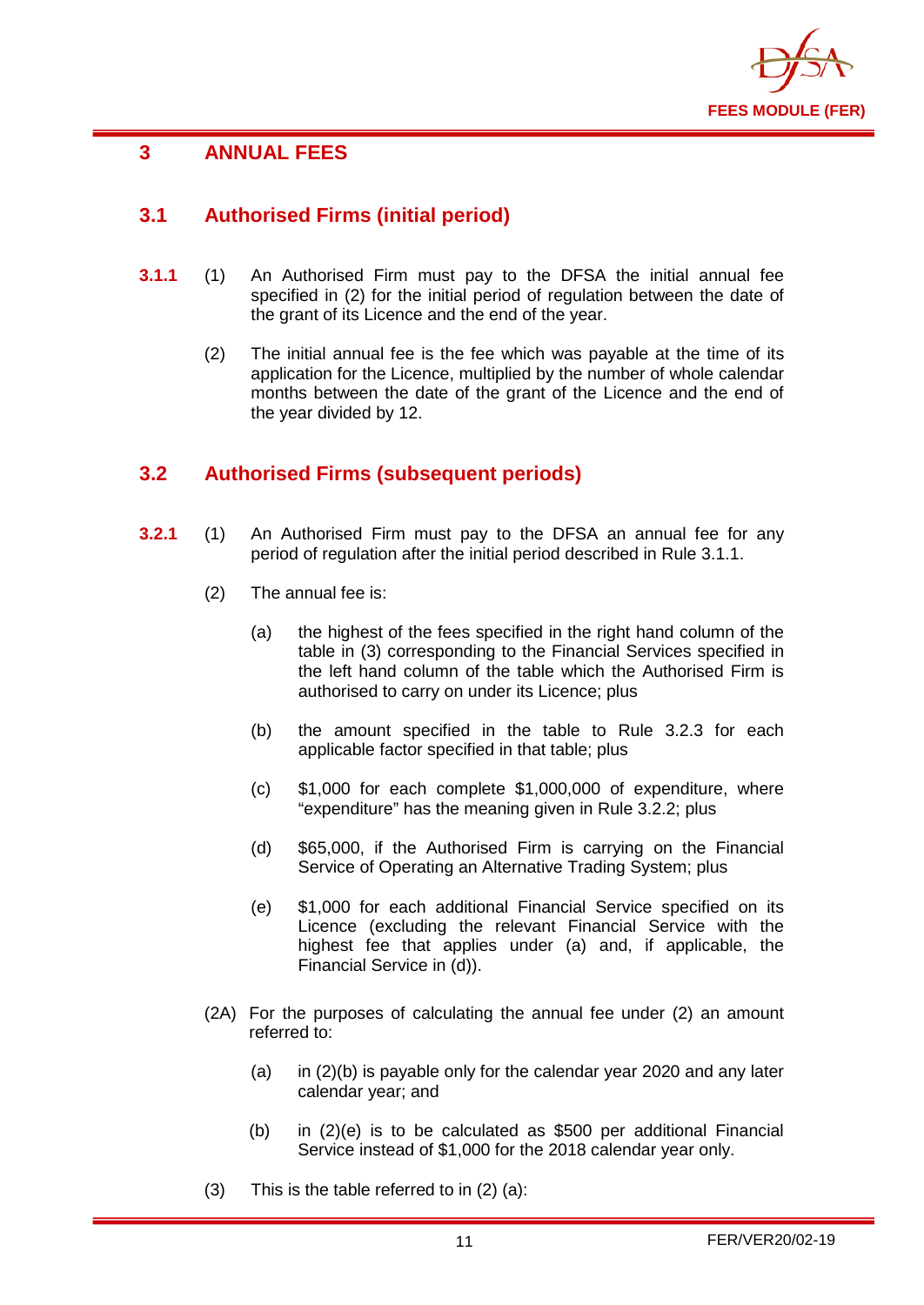

| Accepting Deposits or Providing Credit.                                                                                                                                               |           |
|---------------------------------------------------------------------------------------------------------------------------------------------------------------------------------------|-----------|
| (a) for the calendar year 2018:                                                                                                                                                       | \$85,000  |
| (b) for the calendar year 2019, and any later<br>calendar year:                                                                                                                       | \$100,000 |
| Dealing in Investments as Principal (except as a<br>matched principal).                                                                                                               |           |
| (a) for the calendar year 2018:                                                                                                                                                       | \$45,000  |
| (b) for the calendar year 2019, and any later<br>calendar year:                                                                                                                       | \$50,000  |
| Effecting Contracts of Insurance or Carrying Out<br>Contracts of Insurance where the Authorised<br>Firm is not carrying on business as a Captive<br>Insurer, as a PCC, or as an ISPV. |           |
| (a) for the calendar year 2018:                                                                                                                                                       | \$45,000  |
| (b) for the calendar year 2019, and any later<br>calendar year:                                                                                                                       | \$50,000  |
| Managing a Collective Investment Fund if any<br>Fund managed is not a Qualified Investor Fund<br>or an Investment Company managed by its<br>Corporate Director.                       | \$10,000  |
| Managing a Collective Investment Fund if the<br>Funds managed are only Qualified Investor<br>Funds.                                                                                   | \$5,000   |
| Managing a Collective Investment Fund if it is an<br>Investment Company managed by its Corporate<br>Director.                                                                         | \$5,000   |
| Dealing in Investments as a matched principal.                                                                                                                                        | \$25,000  |
| Dealing in Investments as Agent.                                                                                                                                                      | \$25,000  |
| Managing Assets.                                                                                                                                                                      | \$25,000  |
| Providing Custody.                                                                                                                                                                    | \$25,000  |
| Managing a Profit Sharing Investment Account.                                                                                                                                         | \$25,000  |
| Providing Trust Services (if it acts as trustee of<br>one or more express trusts).                                                                                                    | \$25,000  |
| Acting as the Trustee of a Fund.                                                                                                                                                      | \$25,000  |
| Arranging Deals in Investments.                                                                                                                                                       | \$15,000  |
| Advising on Financial Products.                                                                                                                                                       | \$15,000  |
| Arranging Custody.                                                                                                                                                                    | \$15,000  |
| Arranging Credit and Advising on Credit                                                                                                                                               | \$15,000  |
| Insurance Intermediation.                                                                                                                                                             | \$15,000  |
| Insurance Management.                                                                                                                                                                 |           |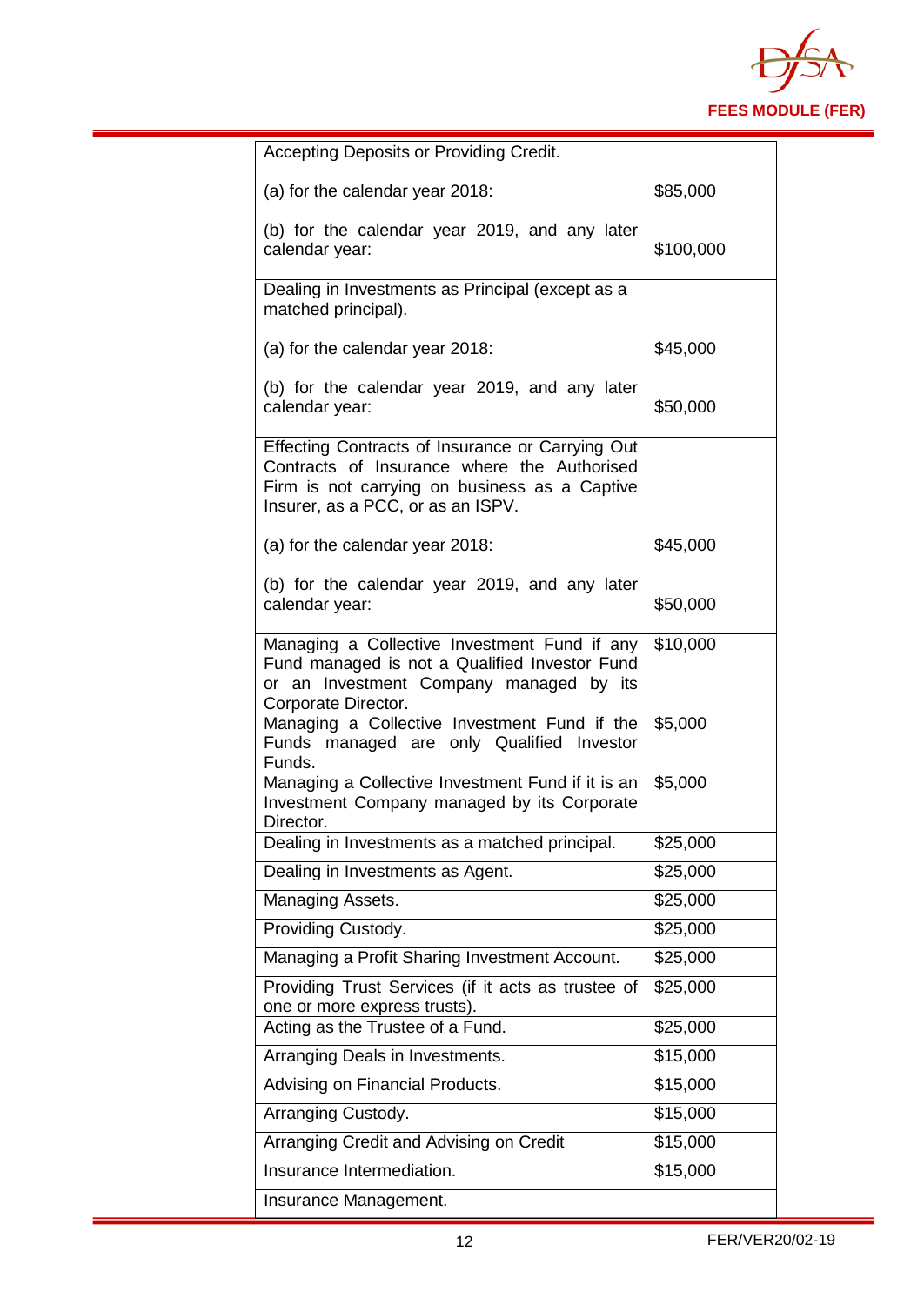

| (a) for the calendar year 2018:                                                                                                                                        | \$17,500 |
|------------------------------------------------------------------------------------------------------------------------------------------------------------------------|----------|
| (b) for the calendar year 2019, and any later<br>calendar year:                                                                                                        | \$20,000 |
| Providing Trust Services (if it does not act as<br>trustee of any express trust).                                                                                      | \$15,000 |
| Operating a Credit Rating Agency.                                                                                                                                      |          |
| (a) for the calendar year 2018:                                                                                                                                        | \$12,500 |
| (b) for the calendar year 2019, and any later<br>calendar year:                                                                                                        | \$15,000 |
| Effecting Contracts of Insurance or Carrying Out<br>Contracts of Insurance where the Authorised<br>Firm is carrying on business as a Captive Insurer<br>or as an ISPV. | \$5,500  |
| Effecting Contracts of Insurance or Carrying Out<br>Contracts of Insurance where the Authorised<br>Firm is carrying on business as a PCC:                              |          |
| (a)<br>for the core; and                                                                                                                                               | \$8,000  |
| for each cell.<br>(b)                                                                                                                                                  | \$1,000  |
| Providing Fund Administration.                                                                                                                                         | \$15,000 |
| Operating a Crowdfunding Platform.                                                                                                                                     | \$10,000 |

- (4) The annual fee for an Authorised Firm authorised as a Representative Office is \$4,000.
- **3.2.2** (1) For the purposes of Rule 3.2.1 and subject to (2), "expenditure" means:
	- (a) in the case of an Authorised Firm which is a Domestic Firm and to which PIB applies, its annual expenditure calculated as the sum of the amounts entered in its PIB regulatory return in respect of "administrative expenses", "depreciation" and "other operating expenses" in relation to business carried on in or from the DIFC including business carried on through a branch in another jurisdiction;
	- (b) in the case of an Authorised Firm which operates in the DIFC through a Branch and to which PIB applies, its annual expenditure calculated as the sum of the amounts entered in its PIB regulatory return in respect of "administrative expenses", "depreciation" and "other operating expenses" in relation to business carried on in or from the DIFC; and
	- (c) in the case of an Authorised Firm to which PIN applies, its annual expenditure as set out in its IN100 or IN30 Annual Regulatory Return, as the case may be, in respect of business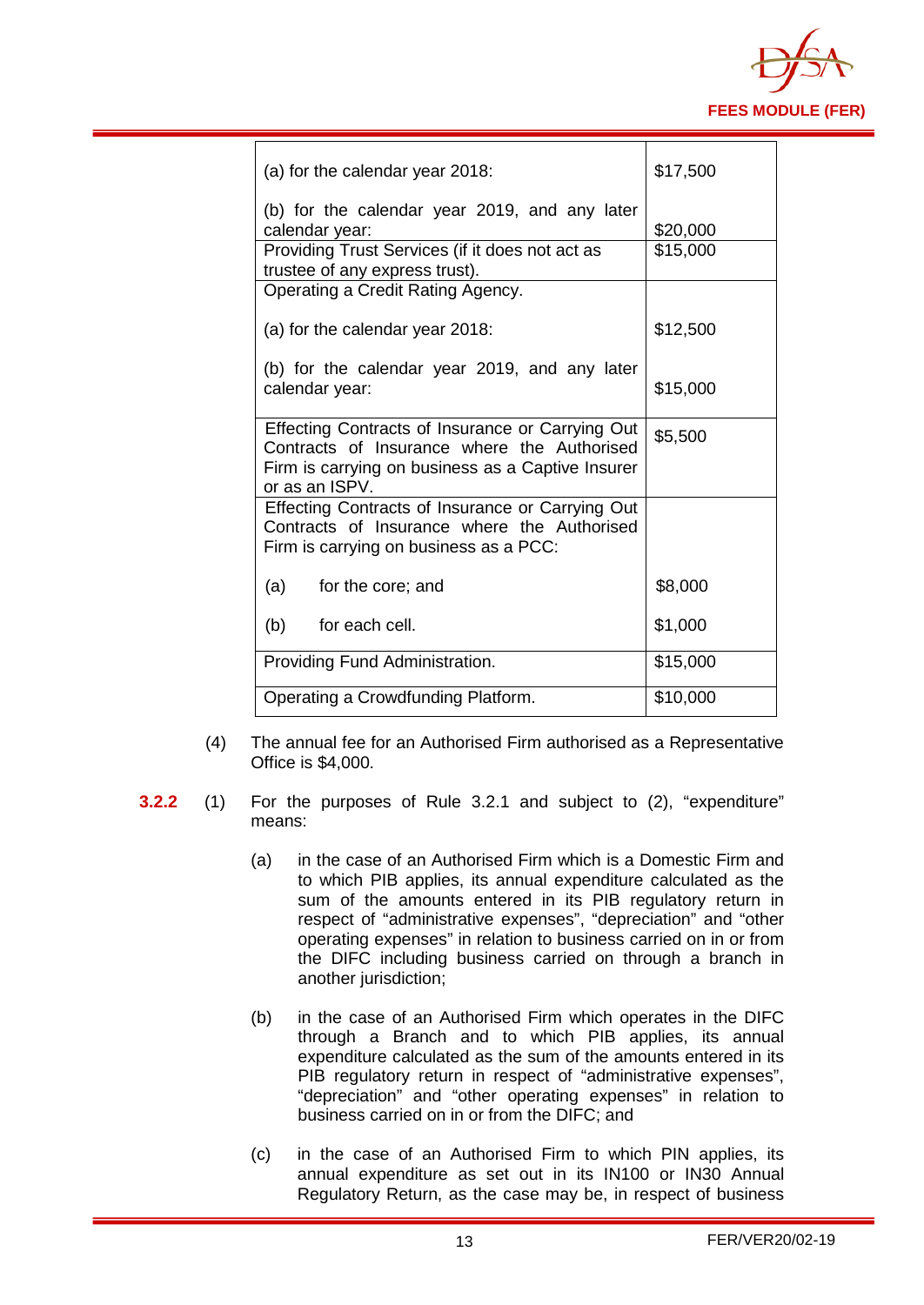

carried on in or from the DIFC including, in the case of a Domestic Firm, business carried on through a branch in another jurisdiction;

for the last financial year for which the Authorised Firm has submitted regulatory returns to the DFSA.

(2) If the last financial year referred to in (1) was not twelve months in duration, the expenditure figure shall be increased or decreased on a pro rata basis to produce an equivalent twelve month figure.

#### **Guidance**

The effect of Rule 3.2.2 is that if an Authorised Firm has not, in accordance with the Rules, submitted its first Annual Regulatory Return, then the amount of expenditure is set at zero for the purpose of Rule 3.2.1  $(2)(c)$ .

| <b>Factor</b>                                                                                                                                                      | Amount                                                                                         |
|--------------------------------------------------------------------------------------------------------------------------------------------------------------------|------------------------------------------------------------------------------------------------|
| <b>Systemically Important Financial</b><br><b>Institutions</b>                                                                                                     |                                                                                                |
| An Authorised Firm that meets both of the<br>following conditions:                                                                                                 | equal<br>An amount<br>to<br>100% of<br>the<br>fee<br>referred to in<br>Rule                    |
| $3.2.1(2)(a)$ .<br>it is in prudential Category 1, 2 or 5<br>(a)<br>under PIB or it is an Insurer; and                                                             |                                                                                                |
| it is part of a Group included on the list of<br>(b)<br>global systemically important financial<br>institutions published by the Financial<br>Stability Board.     |                                                                                                |
| DFSA is the consolidated or lead<br>supervisor                                                                                                                     |                                                                                                |
| An Authorised Firm for which the DFSA acts as<br>the consolidated prudential supervisor of its<br>Financial Group or as a lead supervisor of part<br>of its Group. | An amount equal<br>to<br>of<br>100%<br>the<br>fee<br>referred to in<br>Rule<br>$3.2.1(2)(a)$ . |

**3.2.3** This is the table referred to in Rule 3.2.1(2)(b):

#### **Guidance**

If both of the factors set out in the table to Rule 3.2.3 are applicable to an Authorised Firm, then the specified amounts are cumulative.

## <span id="page-15-0"></span>**3.3 Authorised Market Institutions (initial period)**

**3.3.1** (1) An Authorised Market Institution must pay to the DFSA an initial annual fee specified in (2) for the initial period of regulation between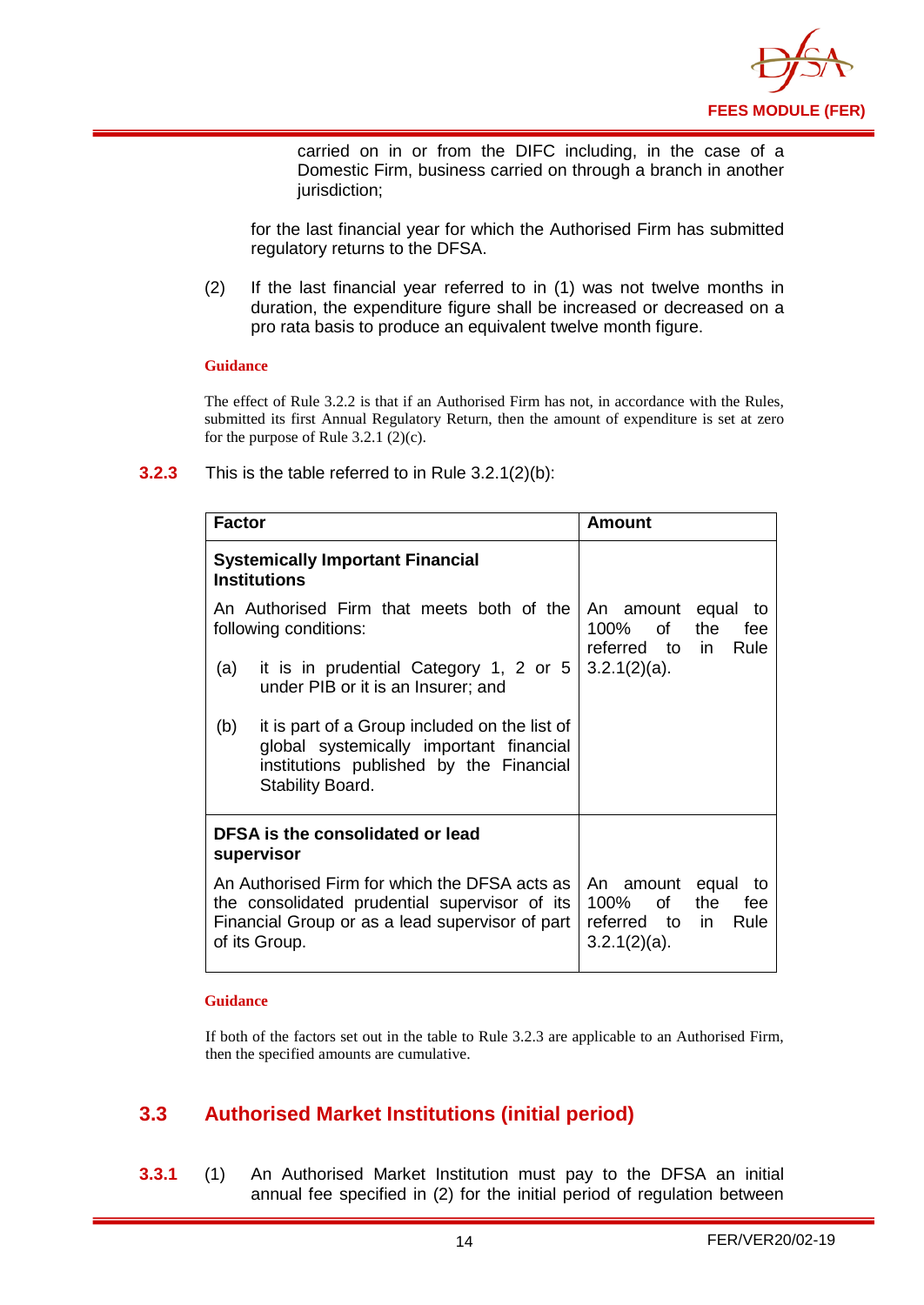

the date of the grant of its Licence and the end of the year.

(2) The initial annual fee is \$100,000, multiplied by the number of whole calendar months between the date of the grant of the Licence and the end of the year and divided by 12.

## <span id="page-16-0"></span>**3.4 Authorised Market Institutions (subsequent periods)**

- **3.4.1** An Authorised Market Institution must pay to the DFSA the applicable annual fee prescribed in Rules 3.4.2, 3.4.3 and 3.4.4 for any period of regulation after the initial period described in Rule 3.3.1.
- **3.4.2** (1) An Authorised Market Institution carrying on the Financial Service of Operating an Exchange must pay to the DFSA an annual fee of \$100,000.
	- (2) An Authorised Market Institution carrying on the Financial Service of Operating a Clearing House must pay to the DFSA an annual fee of \$100,000.
	- (3) An Authorised Market Institution carrying on both of the Financial Services of Operating an Exchange and Operating a Clearing House must pay to the DFSA an annual fee of \$200,000.
- **3.4.3** An Authorised Market Institution maintaining an Official List of Securities must pay to the DFSA an annual fee of \$75,000.
- **3.4.4** An Authorised Market Institution carrying on the Financial Service of Operating an Alternative Trading System must pay to the DFSA an annual fee of \$65,000.

## <span id="page-16-1"></span>**3.5 Registered Auditors (initial period)**

- **3.5.1** (1) A Registered Auditor permitted under its registration to conduct audits of Authorised Persons (where those Persons are Domestic Firms or Domestic Funds) must pay to the DFSA an initial annual fee for the initial period of registration between the date of the grant of registration and the end of the year calculated in accordance with (2).
	- (2) The initial annual fee is \$7,000 multiplied by the number of whole calendar months between the date of the grant of the registration and the end of the calendar year and then divided by 12.

## <span id="page-16-2"></span>**3.6 Registered Auditors (subsequent periods)**

**3.6.1** (1) A Registered Auditor permitted under its registration to conduct audits of Authorised Persons (where those Persons are Domestic Firms) or Domestic Funds must, subject to Rule 3.6.3, pay to the DFSA an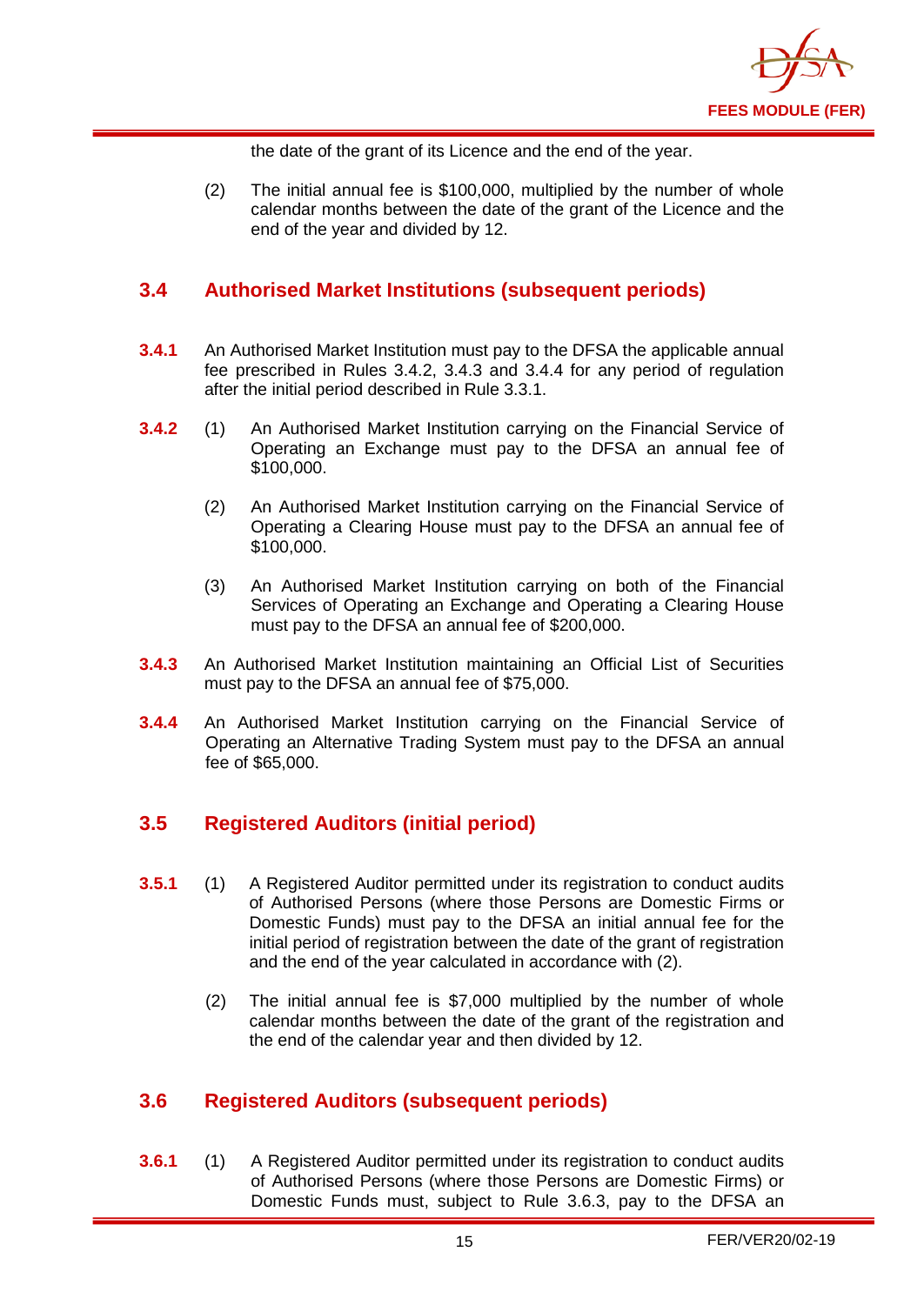

annual fee calculated in accordance with (2).

(2) The amount of the fee payable is specified in the right hand column of the table and is dependent upon the number of audits of Authorised Persons which are Domestic Firms and audits of Domestic Funds specified in the left hand column.

| Audits reported in Registered   Annual fee<br>Auditor's Annual Information<br>Return for the previous<br>calendar year |                                       |
|------------------------------------------------------------------------------------------------------------------------|---------------------------------------|
| $0 - 15$                                                                                                               | \$7,000                               |
| 16-30                                                                                                                  | \$7,000<br>plus \$500<br>audit<br>per |
|                                                                                                                        | conducted above 15.                   |
| 31 or more                                                                                                             | \$14,500 plus \$1,000 per audit       |
|                                                                                                                        | conducted above 30.                   |

- **3.6.2** (1) A Registered Auditor permitted under its registration to conduct audits of Public Listed Companies must, subject to Rule 3.6.3, pay to the DFSA an annual fee calculated in accordance with (2).
	- (2) The amount of the fee is \$5,000 per audit conducted of a Public Listed Company as reported in the Registered Auditor's Annual Information Return for the previous calendar year.
	- (3) No fee is payable under this Rule if the Registered Auditor has not conducted any audits of Public Listed Companies in the previous calendar year.
- **3.6.3** A Registered Auditor permitted under its registration to conduct audits of both:
	- (a) Authorised Persons (where those persons are Domestic Firms) or Domestic Funds; and
	- (b) Public Listed Companies,

must pay to the DFSA an annual fee equal to the amount calculated under Rule 3.6.1 plus the amount calculated under Rule 3.6.2.

## <span id="page-17-0"></span>**3.7 Designated Non-Financial Businesses and Professions (initial period)**

**3.7.1** A DNFBP must pay to the DFSA an annual fee of \$6,000 for the initial period of registration between the date of the grant of registration and the end of the year**.** 

## <span id="page-17-1"></span>**3.8 Designated Non-Financial Businesses and Professions (subsequent periods)**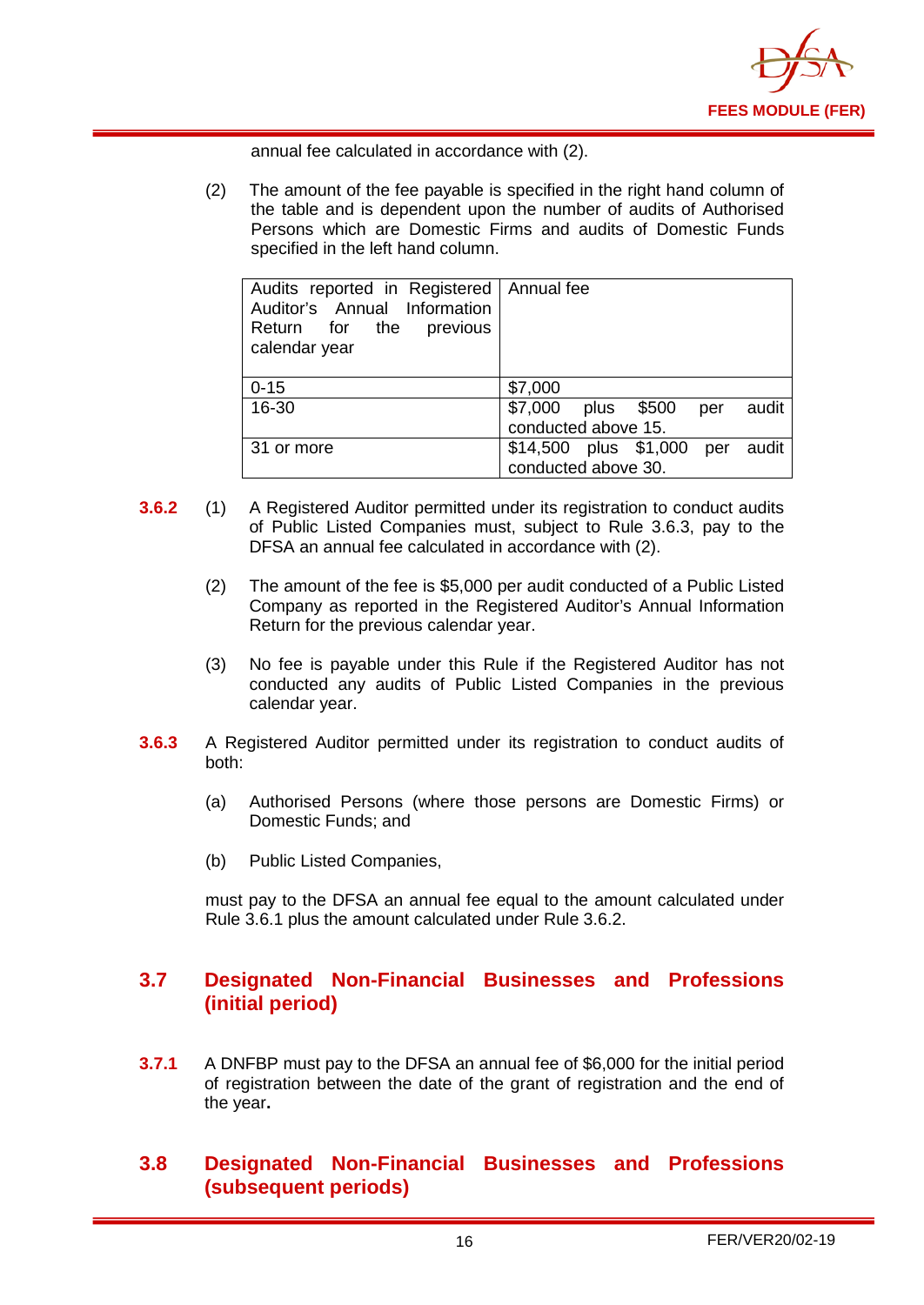

**3.8.1** A DNFBP must pay to the DFSA an annual fee of \$6,000 for any period of registration after the initial period described in Rule 3.7.1.

## <span id="page-18-0"></span>**3.9 Domestic Funds (initial period)**

- **3.9.1** (1) A Fund Manager must pay to the DFSA in respect of each Domestic Fund for which it is the Fund Manager the initial annual fee prescribed in (3) for the period immediately following registration or notification until the end of the year.
	- (2) The initial annual fee must be paid to the DFSA:
		- (a) in the case of a Public Fund, at the time of registration; and
		- (b) in the case of an Exempt Fund or Qualified Investor Fund, at the time of notification to the DFSA pursuant to Article 34 of the Collective Investment Law 2010.
	- (3) The initial annual fee is \$4,000 multiplied by the number of whole months between the date of registration or notification and the end of the calendar year and then divided by 12.

## <span id="page-18-1"></span>**3.10 Domestic Funds (subsequent periods)**

- **3.10.1** (1) A Fund Manager must pay to the DFSA in respect of each Domestic Fund for which it is the Fund Manager the annual fee prescribed in (2) for any period after the initial period described in Rule 3.9.1.
	- (2) The annual fee for any period after the initial period is \$4,000.

## <span id="page-18-2"></span>**3.10A Passported Fund**

- **3.10.1A** (1) A Fund Manager must pay to the DFSA an annual fee of \$2,000 in respect of each Passported Fund for which it is the Manager.
	- (2) For the purposes of calculating the fee under (1), if the Fund is an umbrella fund, including, without limitation, a segregated portfolio company or cell company, a fee must be paid for each sub-fund, segregated portfolio or cell, as the case may be, instead of for the umbrella fund, segregated portfolio company or cell company.
	- (3) The initial annual fee is payable in respect of the twelve month period following notification of intention to be a Passported Fund and any subsequent annual fee is payable in respect of the twelve month period commencing on the anniversary of that date.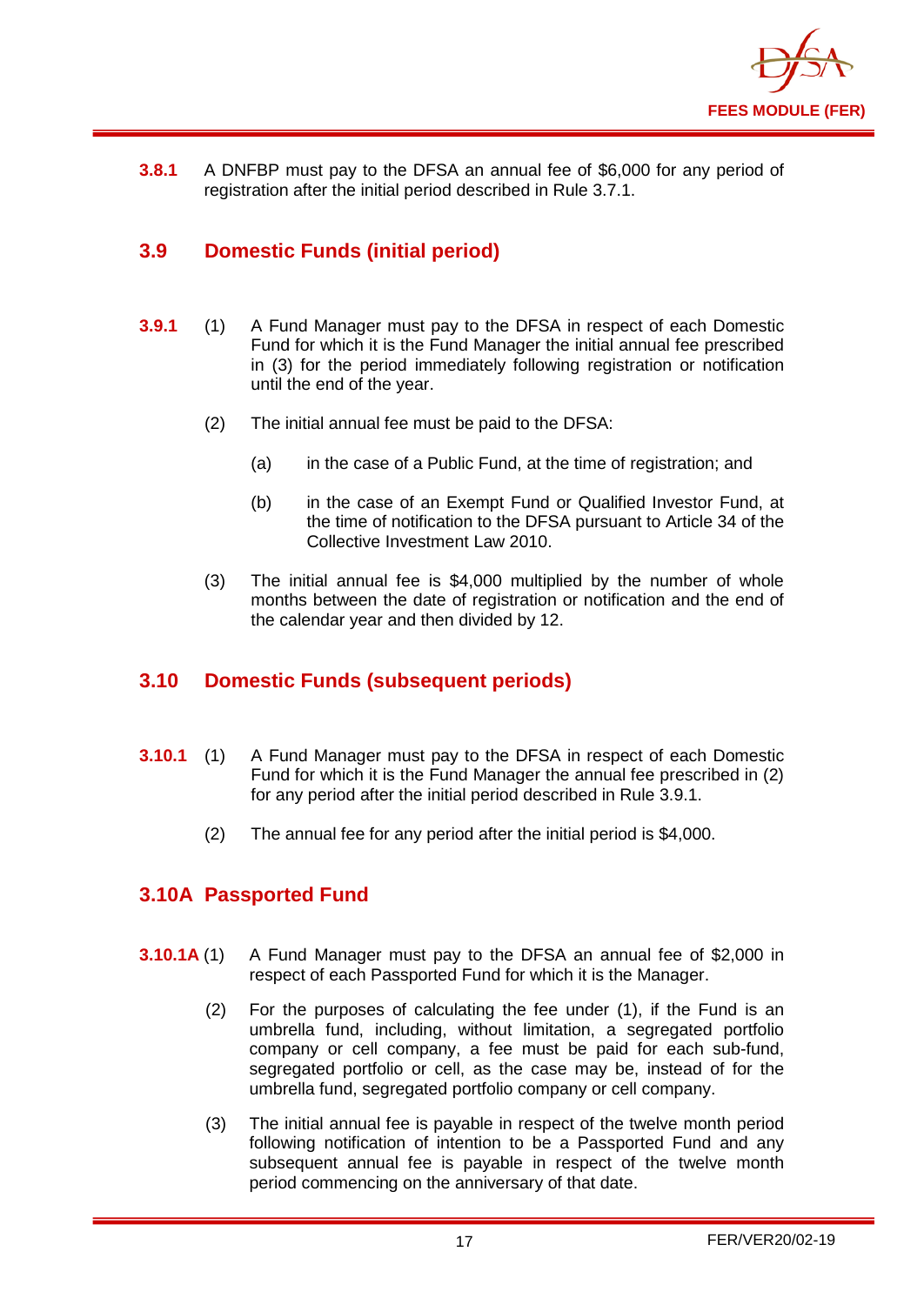

#### **Guidance**

The annual fee in Rule 3.10.1A is payable only where the DFSA is the Home Regulator of the Passported Fund (see FPR section 7).

## <span id="page-19-0"></span>**3.11 Listed Entities**

**3.11.1** (1) A Listed Entity that has equity securities admitted to the Official List of Securities must pay to the DFSA an annual fee consisting of \$2,500 plus the additional fee (if any) calculated in accordance with the table to this Rule.

#### Table

| <b>Additional Fee</b>         |                                      |
|-------------------------------|--------------------------------------|
| Market capitalisation in      | USD   Fee payable in respect of each |
| millions of the Listed Entity | million of market<br><b>USD</b>      |
|                               | capitalisation                       |
| 0 to 100                      | \$0                                  |
| >100 to 500                   | \$5                                  |
| >500 to 5,000                 | \$1                                  |
| >5,000 to 10,000              | \$0.50                               |
| >Greater than 10,000          | \$0.25                               |

- (2) In (1), "equity securities" means Shares, Certificates over Shares and Warrants over Shares.
- (3) For the purposes of the table to (1), the market capitalisation of the Listed Entity must be determined as at the last business day in November of the year before the calendar year to which the annual fee relates and is to be based on the official closing price on the AMI at the end of that day.

#### **Guidance**

- 1. The market capitalisation of a Listed Entity is calculated by multiplying the number of listed equity securities by the closing price per equity security on the relevant day.
- 2. The following is an example of how the annual fee under Rule 3.11.1 is calculated. A Listed Entity has equity securities admitted to the Official List of Securities. On the last business day of November of the year before the relevant calendar year, it had a market capitalisation of USD 250 million. Its annual fee for the calendar year will be calculated as follows:

| Fixed fee                           | \$2,500                    |
|-------------------------------------|----------------------------|
| Additional fee, consisting of:      |                            |
| initial USD 100mn of capitalisation | \$0 (100 x 0)              |
| remaining<br>150mn<br><b>USD</b>    | of   $$750 (150 \times 5)$ |
| capitalisation                      |                            |
| Total                               | \$3,250                    |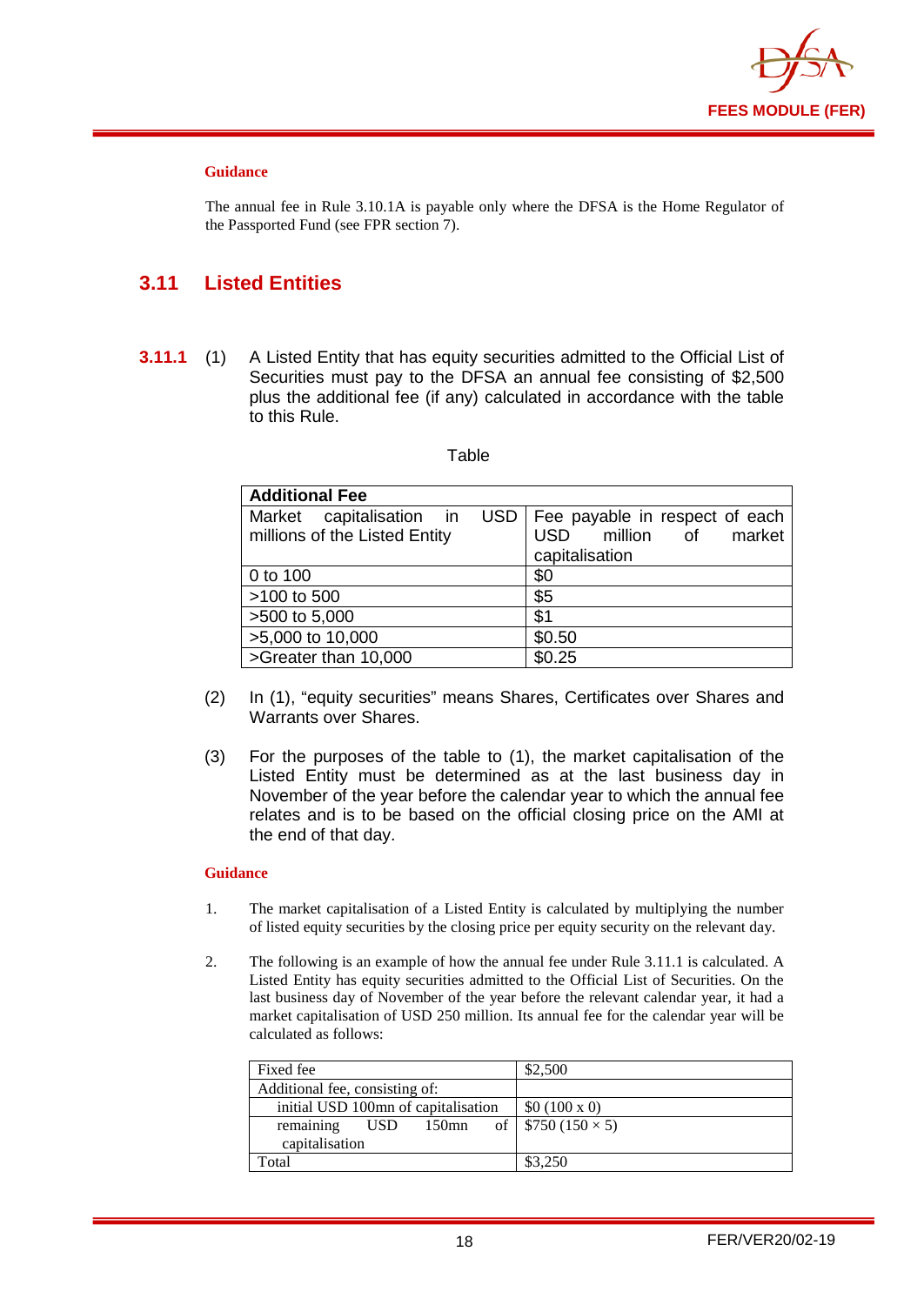

## <span id="page-20-0"></span>**3.12 Recognised Body (Initial and subsequent periods)**

- **3.12.1** (1) A Recognised Body must pay to the DFSA the initial annual fee specified in (2) for the initial period of recognition between the date of its recognition and the end of the year.
	- (2) The initial annual fee is calculated as the annual fee specified in Rule 3.12.2, multiplied by the number of whole calendar months between the date of recognition and the end of the year divided by 12.
- **3.12.2** A Recognised Body must, after the initial period referred to in Rule 3.12.1, pay to the DFSA an annual fee of \$1,000.

#### **Guidance**

Recognised Members do not have to pay an annual fee.

## <span id="page-20-1"></span>**3.13 Transitional**

- **3.13.1** (1) Except as provided in (2), the amendment made by Instrument No. 214 of 2018 relating to the annual fee for Providing Trust Services does not affect any annual fee that has already been paid or is payable by an Authorised Firm under this chapter in respect of the 2018 calendar year.
	- (2) If an Authorised Firm is granted a Licence after the commencement of the amendment referred to in (1), then for the purposes of calculating the initial annual fee payable by the Authorised Firm under section 3.1, the amendment to the annual fee is to be taken into account.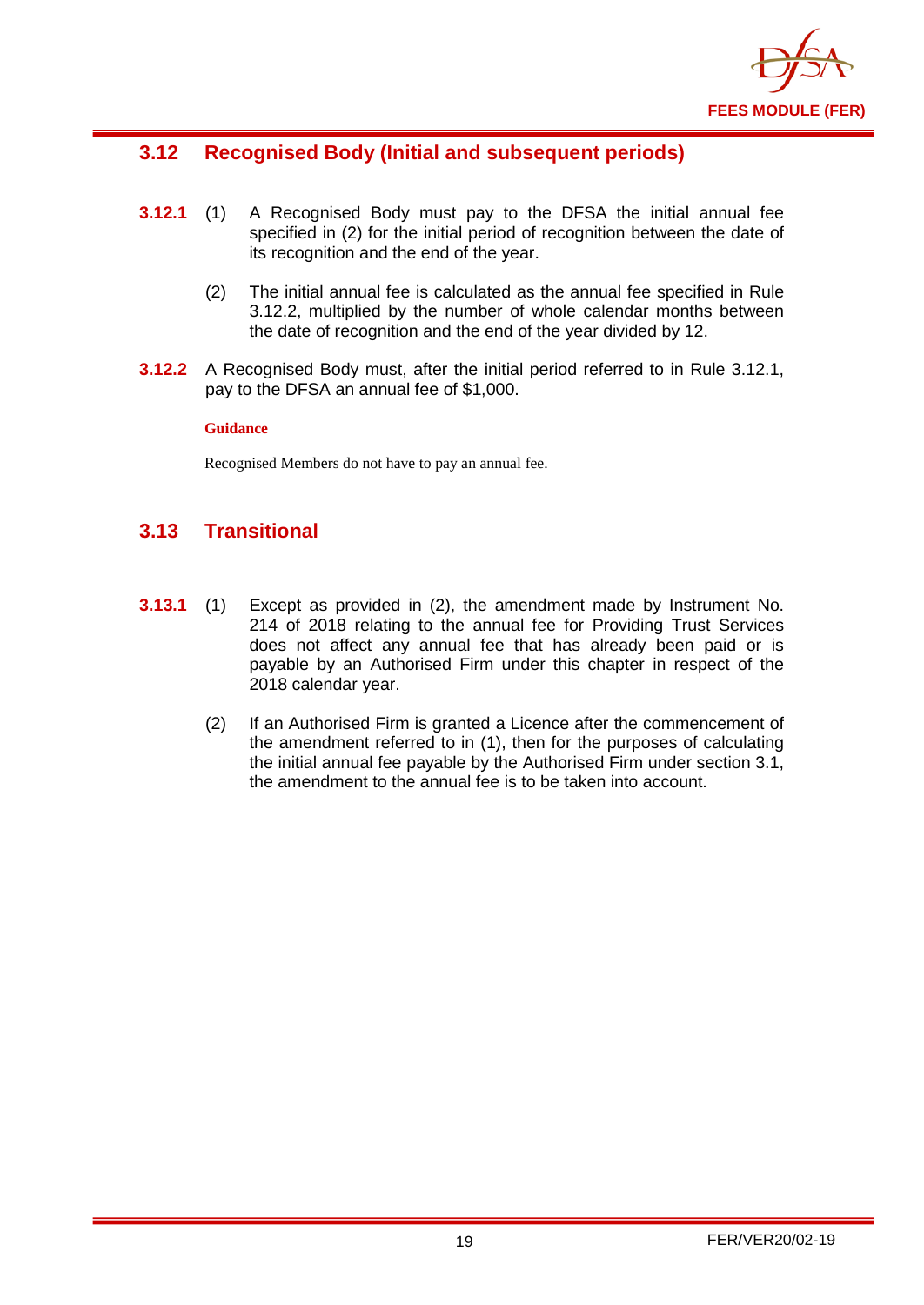

#### <span id="page-21-0"></span>**4 FILING FEES**

#### <span id="page-21-1"></span>**4.1 Filing a Prospectus, Issue Note or other document for approval**

- **4.1.1** (1) A Person filing a Prospectus or other document with the DFSA, for approval in accordance with Rule 2.4.1(i)(iii), section 2.6, section 2.7, section 6.3 or Rule 9.7.4 of MKT must pay to the DFSA the applicable fee specified in the table in (2).
	- (2) This is the table referred to in (1):

| <b>Filing event</b>                                                                                             | <b>Equity Securities</b> | <b>Non-Equity</b><br><b>Securities</b> |
|-----------------------------------------------------------------------------------------------------------------|--------------------------|----------------------------------------|
| Prospectus or equivalent<br>document                                                                            | \$35,000                 | \$10,000                               |
| <b>Registration Statement</b>                                                                                   | \$27,500                 | \$7,500                                |
| Securities Note<br>and<br>Summary                                                                               | \$7,500                  | \$2,500                                |
| Supplementary<br>Prospectus                                                                                     | \$2,000                  | \$2,000                                |
| Programme update                                                                                                | n/a                      | \$8,000                                |
| Any other document<br>which is required by the<br>Markets Law or Markets<br>Rules to be approved by<br>the DFSA | \$5,000                  | \$3,000                                |

- (3) In (2), "equity securities" means Shares, Certificates over Shares and Warrants over Shares, and "non-equity securities" means all other Securities.
- (4) The fee payable under (1) must be paid to the DFSA before the filing of the Prospectus or other document.
- (5) A Prospectus or other document will not be considered to have been properly filed until the fee payable under (1) has been paid to the DFSA.

#### **Guidance**

The DFSA may levy a supplementary fee under Rule 1.2.7 if it appears to it that approval of a Prospectus or other document is likely to cause it to incur substantial additional costs, for example, because the Prospectus or transaction is complex. In such cases, the DFSA will usually discuss with the Issuer the level of supplementary fee before, or as soon as possible after, the submission of an application for approval of the document.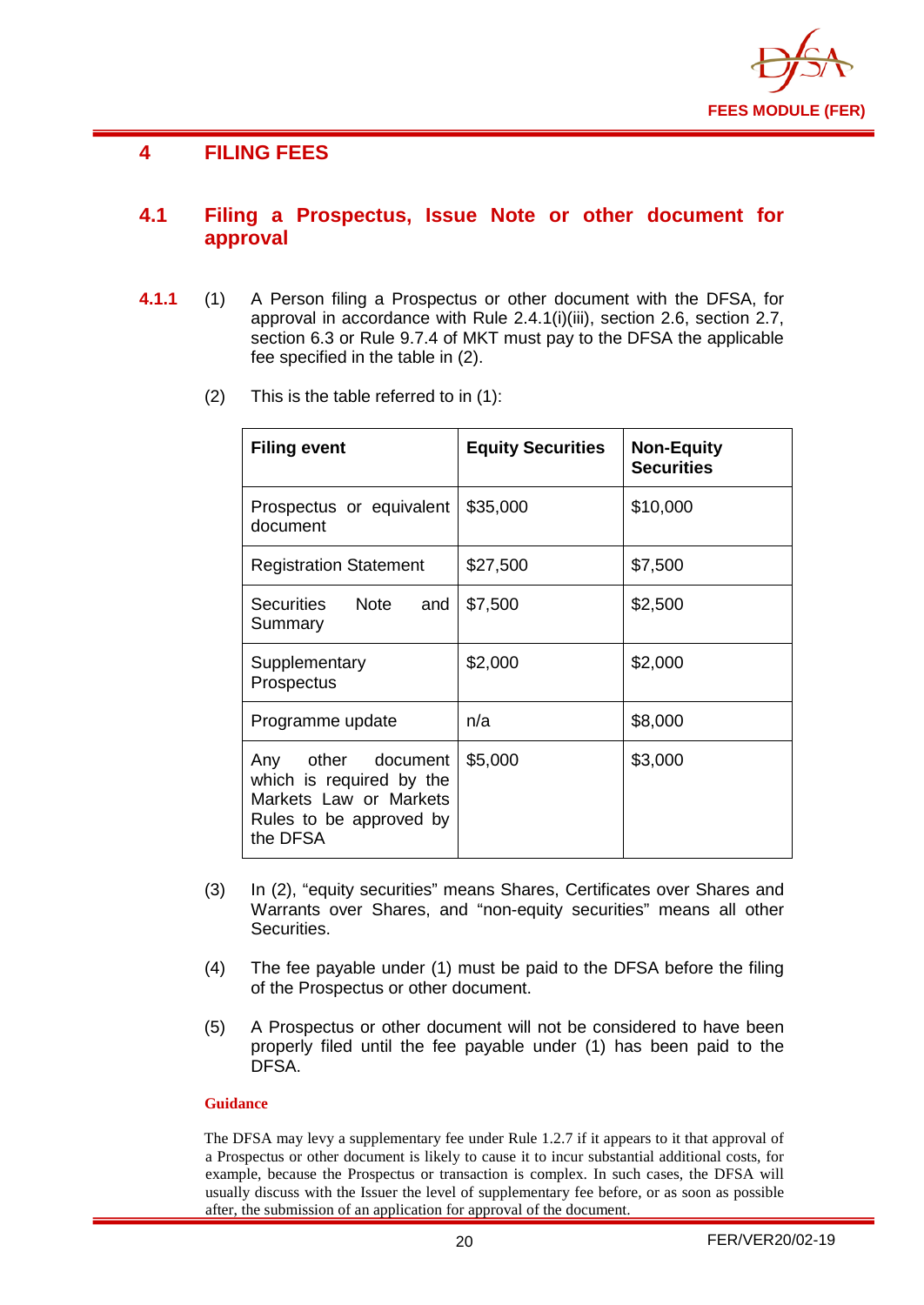

## <span id="page-22-0"></span>**4.2 Filing a reference with the FMT**

- **4.2.1** A fee of \$5,000 must be paid to the DFSA before a reference to the FMT is considered filed with the FMT.
- **4.2.2** The president of the FMT may waive all or part of the \$5,000 filing fee if the Person commencing the reference is an individual and if, in the circumstances, the president considers it is equitable to do so.

## <span id="page-22-1"></span>**4.3 Seeking consent to commence a regulatory proceeding before the FMT**

- **4.3.1** A fee of \$5,000 must be paid to the DFSA by a Person seeking the consent of the DFSA to bring a regulatory proceeding before the FMT.
- **4.3.2** The DFSA may waive all or part of the \$5,000 fee if the Person seeking the consent is an individual and if, in the circumstances, the DFSA considers it is equitable to do so.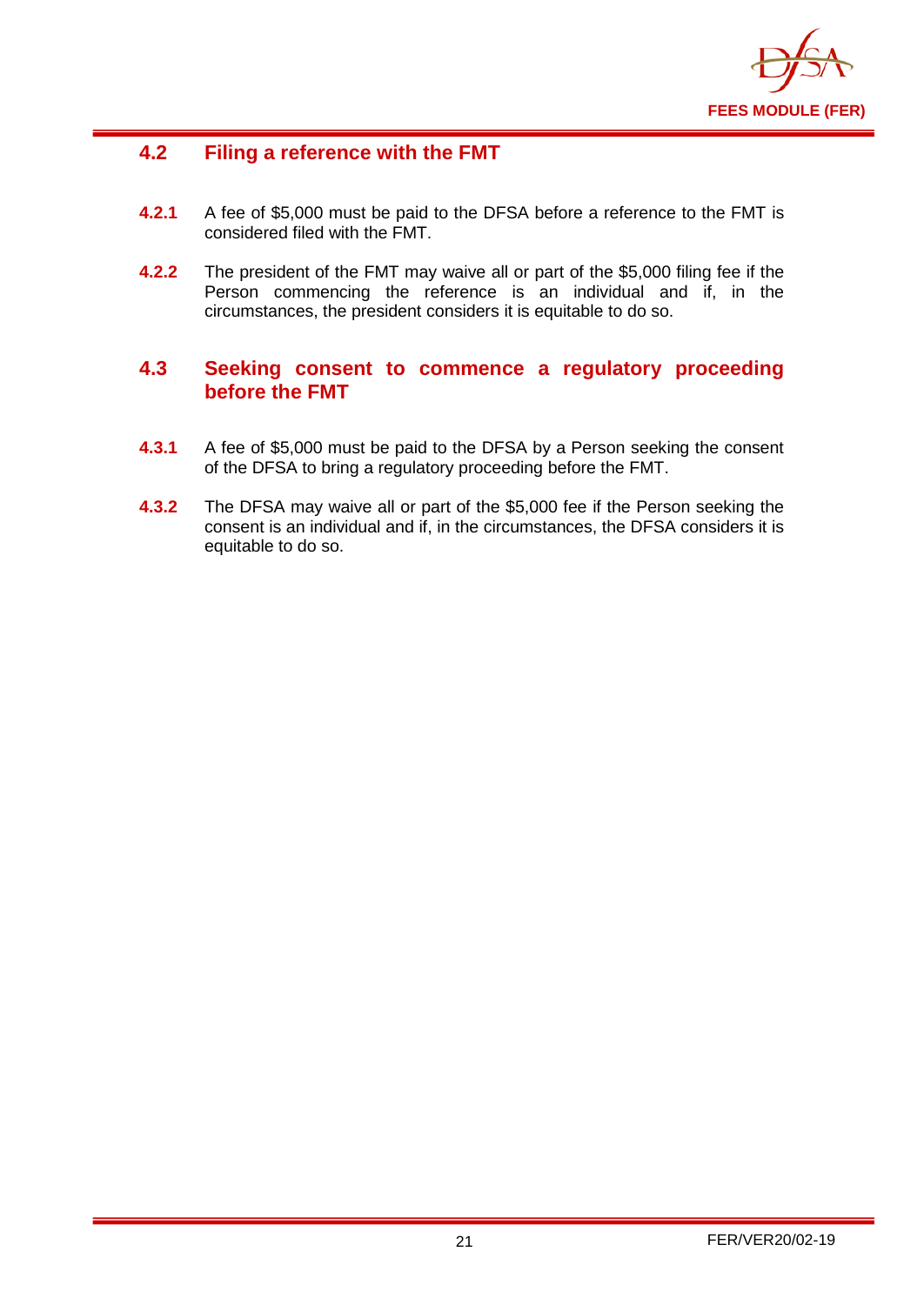

## <span id="page-23-0"></span>**5 TAKEOVER FEES**

## <span id="page-23-1"></span>**5.1 Bid Documents**

- **5.1.1** (1) Fees are payable on Bid Documents and the Bidder is responsible for the payment to the DFSA of the applicable fee in accordance with (2) and (3).
	- (2) The Bidder must pay to the DFSA the fee specified in the right hand column of the table in (4) which corresponds to the value of the Bid specified in the left hand column of the table.
	- (3) In regard to the value of the Bid for the purposes of (2):
		- (a) where there are alternative Bids, the alternative with the highest value must be used to calculate the value of the Bid. Bids for all classes of equity Share capital must be included in the calculation of the value of the Bid, but Bids for non-equity Share capital, Convertibles, Options and the like must not;
		- (b) when a merger is effected by Bids for both entities by a new entity created to make the Bids, the fee will be determined by the value of the lower of the two Bids; and
		- (c) when the fee falls to be calculated on the basis of the value of the Securities to be issued as consideration, it must be computed by reference to the closing price of the relevant Securities at the last practicable date before the publication of the Bid Document as stated in that document or, as the case may be, by reference to the estimated value of any unlisted Securities consideration given in the document.
	- (4) This is the table referred to in (2):

| Value of the Bid in<br><b>US\$ million</b> | Fee in<br>US\$ |
|--------------------------------------------|----------------|
| Less than 5                                | 7,500          |
| Over 5 to 25                               | 15,000         |
| Over 25 to 100                             | 55,000         |
| Over 100 to 500                            | 150,000        |
| Over 500                                   | 370,000        |

#### **Guidance**

1. Where a Bidder issues a revised Bid Document that increases the value of the Bid, the DFSA will require payment of the difference between the fee that would be applicable under the table in Rule 5.1.1 (4) in respect of the value of the revised Bid, and the fee previously paid in respect of the value of the initial Bid.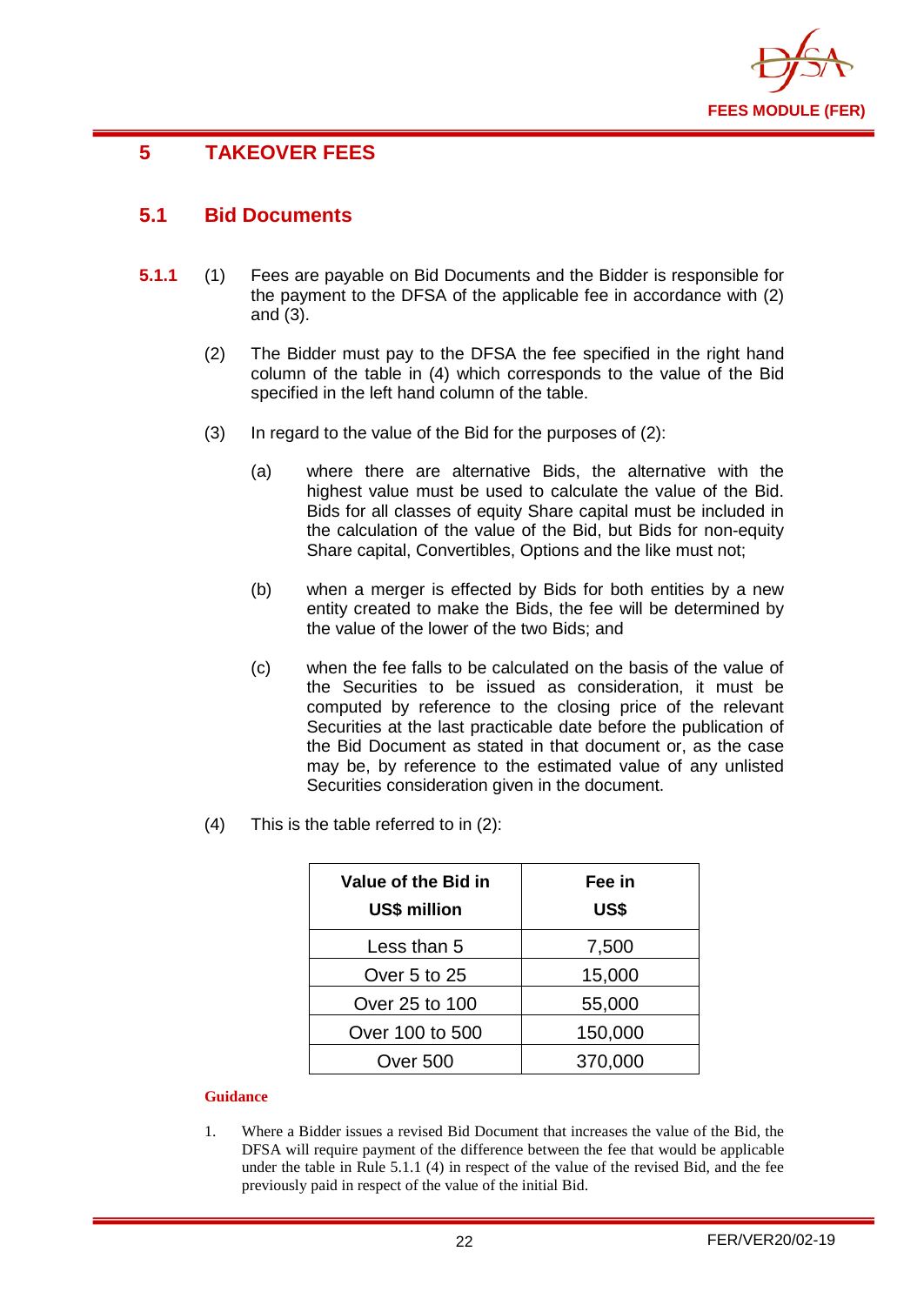

- 2. In relation to the giving of an estimated value of any unlisted Securities consideration, see TKO Rule 1.4.1 (m).
- **5.1.2** In all cases a note setting out the calculation of the fee must accompany the Bid Document provided to the DFSA. If the Bid is revised, a similar note must be provided with the revised Bid Document and any necessary further payment.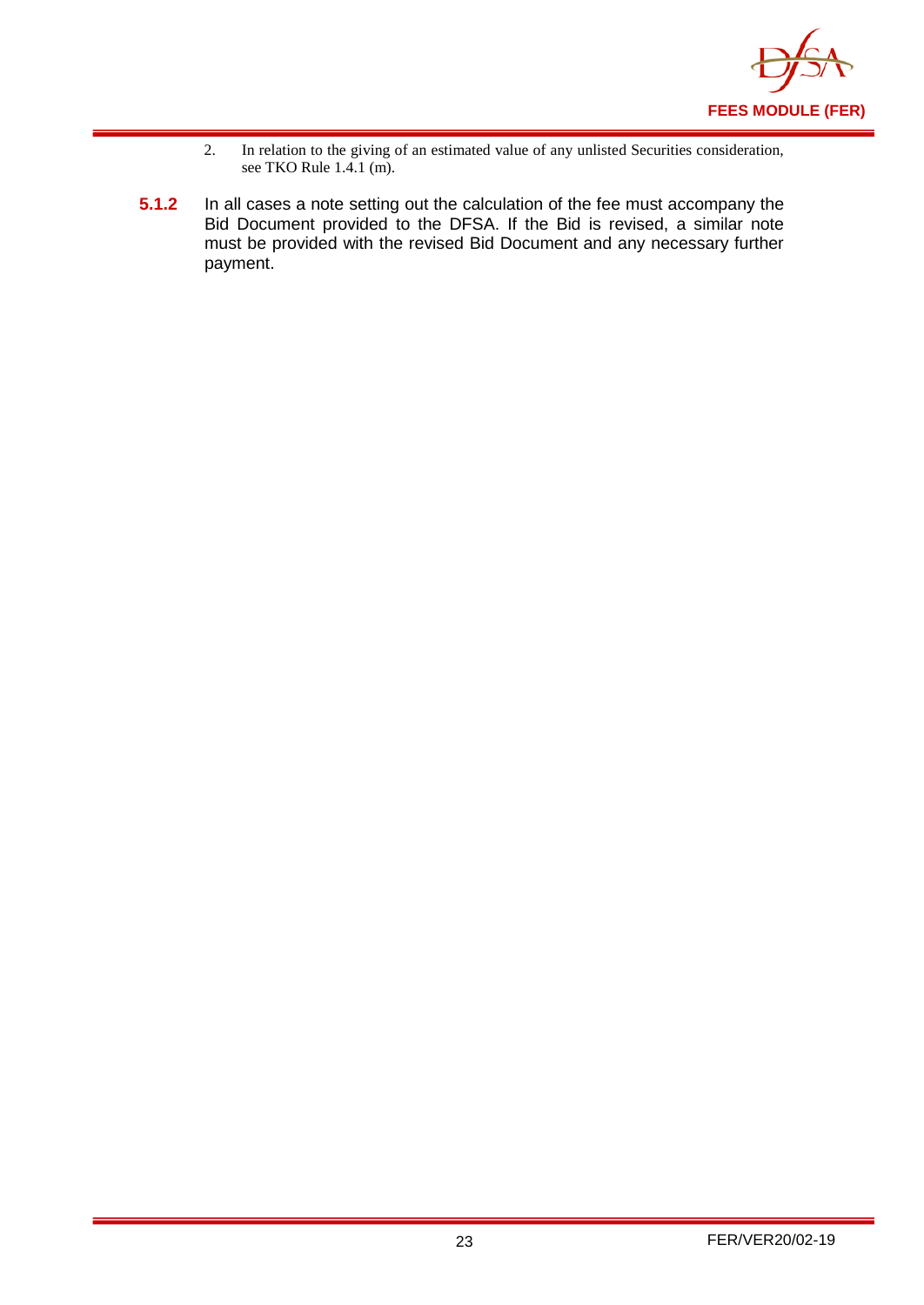

## <span id="page-25-0"></span>**6 FEES FOR OTHER SUPERVISORY EVENTS**

#### **Application to approve change of control**

- **6.1.1** A Person applying for written approval to acquire or to increase its level of control in a Domestic Firm must pay to the DFSA an application fee of:
	- (a) \$5,000 if the application is complex; or
	- (b) \$3,000 in any other case.
- **6.1.2** A Person applying for written approval to become the Controller of or to increase its level of control in an Authorised Market Institution must pay to the DFSA an application fee of:
	- (a) \$5,000 if the application is complex; or
	- (b) \$3,000 in any other case.
- **6.1.3** An application is 'complex' for the purposes of Rule 6.1.1 or 6.1.2 if the Person who proposes to acquire, become a Controller of, or increase its level of control in, the relevant Authorised Person:
	- (a) is from a jurisdiction where there is no bilateral memorandum of understanding in place between the DFSA and the relevant Financial Services Regulator in that jurisdiction;
	- (b) has no experience of operating or controlling the type of business to which the application relates;
	- (c) has previously contravened any legislation or been the subject of enforcement, supervisory or civil action by a government body or agency, the DFSA or any other Financial Services Regulator;
	- (d) is a Controller of another Authorised Person in the DIFC and approval of the application may give rise to a material conflict of interest; or
	- (e) proposes, in connection with the acquisition or change of control, to change the business model, business activities or senior management of the Authorised Person.

#### **Request to withdraw a Licence**

- **6.1.4** An Authorised Person applying to have its Licence withdrawn must pay to the DFSA an application fee of \$5,000 if, when it applies, the Authorised Person:
	- (a) Provides Custody;
	- (b) has Deposits that must be repaid;
	- (c) holds or controls Client Assets or Insurance Monies;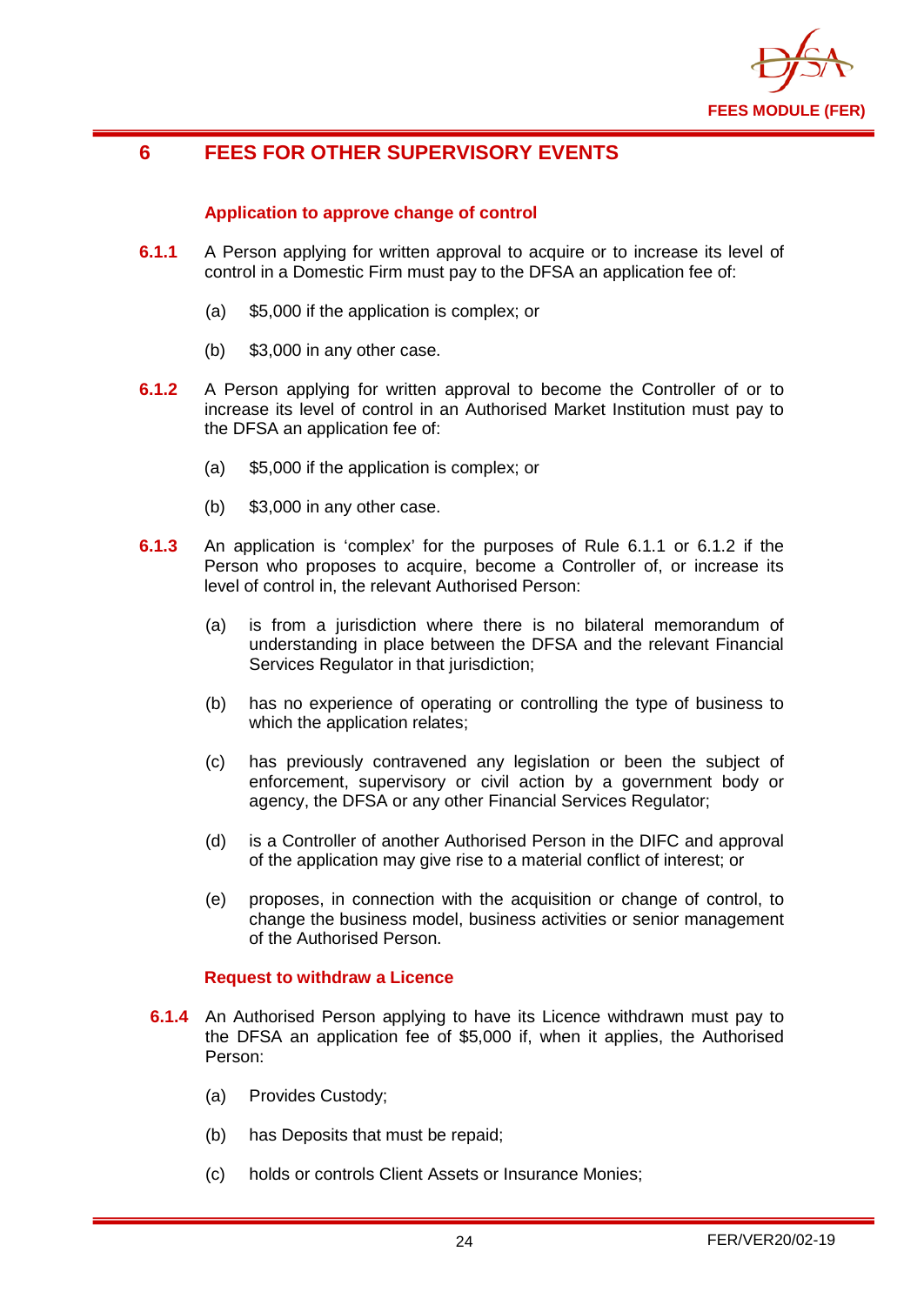

- (d) has a significant liability to a creditor;
- (e) is the subject of a civil claim made by a Client; or
- (f) is the subject of enforcement, supervisory or civil proceedings by the DFSA or a Financial Services Regulator.

**Opening a branch or subsidiary in another jurisdiction** 

- **6.1.5** (1) A Domestic Firm must pay to the DFSA the fee specified in (2) if it notifies the DFSA of either:
	- (a) the proposed establishment of a branch office or subsidiary outside the DIFC; or
	- (b) the proposed Major Acquisition of a Body Corporate outside the DIFC.
	- (2) The notification fee under (1) is an amount equal to 50% of the fee that applies under Rule 3.2.1(2)(a).